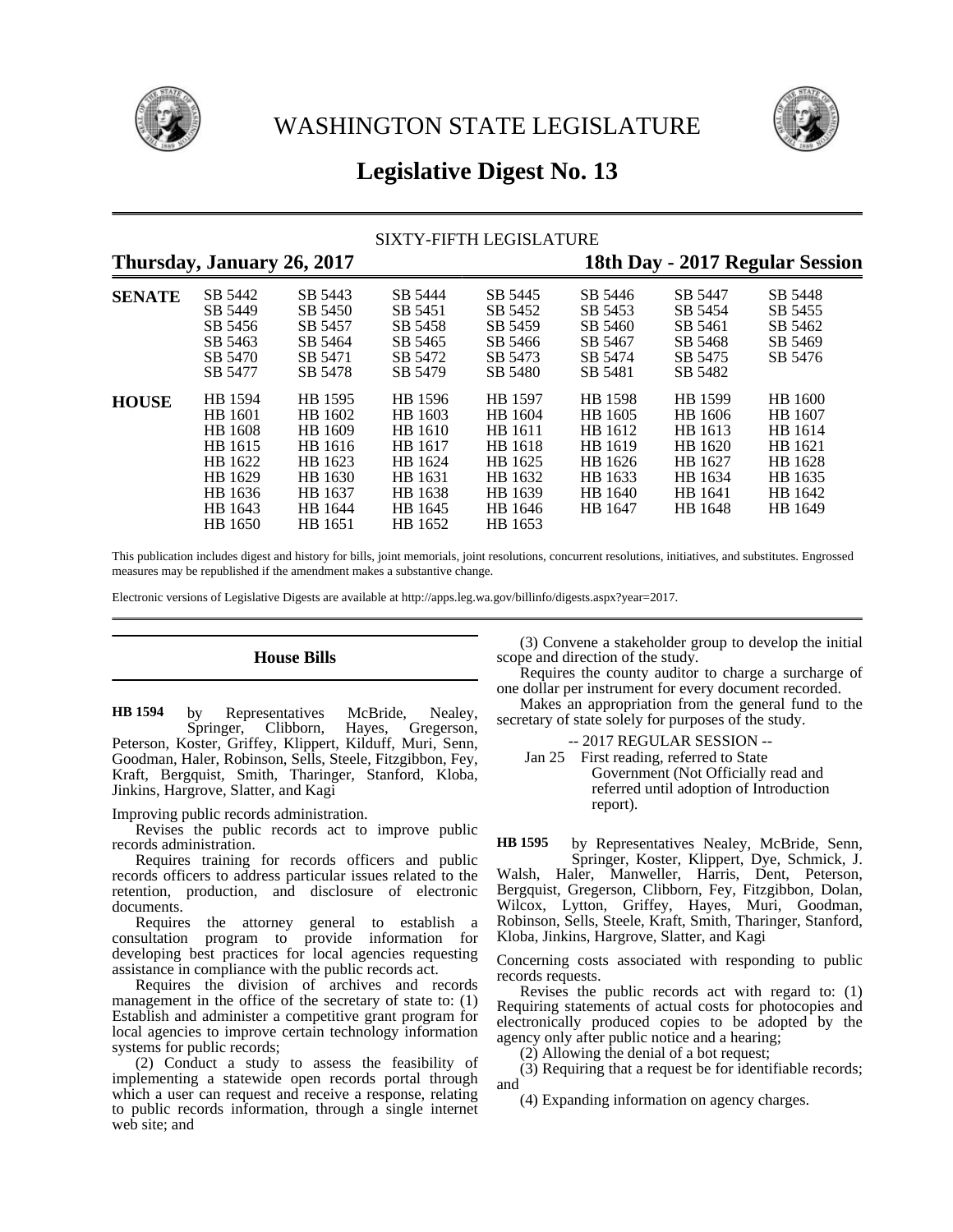-- 2017 REGULAR SESSION --

Jan 25 First reading, referred to State Government (Not Officially read and referred until adoption of Introduction report).

by Representatives Doglio, Fitzgibbon, McBride, Stanford, Peterson, Farrell, Kagi, Senn, Ryu, Sullivan, Gregerson, Hudgins, Pollet, Jinkins, and Tarleton **HB 1596**

Requiring manufacturers of electronics to report the presence of high priority chemicals under the children's safe products act.

Requires a manufacturer of certain consumer or children's electronic products to provide notice to the department of ecology that the manufacturer's product contains a high priority chemical.

-- 2017 REGULAR SESSION --

- Jan 25 First reading, referred to Environment (Not Officially read and referred until adoption of Introduction report).
- Jan 31 Scheduled for public hearing in the House Committee on Environment at 1:30 PM. (Subject to change)

by Representatives Blake, Kretz, and Doglio; by request of Department of Fish and Wildlife **HB 1597**

Increasing revenue to the state wildlife account by increasing commercial fishing license fees and streamlining wholesale fish dealing, buying, and selling requirements.

Increases commercial fishing license fees and streamlines requirements for wholesale fish dealing, buying, and selling to increase revenue to the state wildlife account.

-- 2017 REGULAR SESSION --

- Jan 25 First reading, referred to Agriculture & Natural Resources (Not Officially read and referred until adoption of Introduction report).
- Feb 1 Scheduled for public hearing in the House Committee on Agriculture & Natural Resources at 8:00 AM. (Subject to change)
- by Representatives Sullivan, DeBolt, Kilduff, Caldier, Muri, and Young **HB 1598**

Concerning agreements between dentists and third parties that provide supportive services to dentists.

Authorizes a dentist or group practice of dentists to enter into an agreement with a third party for the provision of services in support of a dental practice office as long as certain standards are met.

- -- 2017 REGULAR SESSION --
- Jan 25 First reading, referred to Health Care & Wellness (Not Officially read and referred until adoption of Introduction report).

by Representatives Farrell, Vick, Sawyer, and Fey **HB 1599**

Authorizing licensed spirits and wine distributors to sell spirits and wine products to their employees in certain circumstances.

Authorizes a spirits distributor license to sell spirits, and a wine distributor license to sell wine, directly to bona fide, full-time employees under certain circumstances.

-- 2017 REGULAR SESSION --

Jan 25 First reading, referred to Commerce & Gaming (Not Officially read and referred until adoption of Introduction report).

by Representatives Santos, Pettigrew, Harris, Young, Stonier, Pike, Appleton, Johnson, Fey, Bergquist, Hudgins, Kraft, Slatter, and Tarleton **HB 1600**

Increasing the career and college readiness of public school students.

Creates the work-integrated learning demonstration pilot project to promote work-integrated learning experiences for students.

Requires the workforce training and education coordinating board to convene a work-integrated learning advisory committee to provide advice to the legislature and the education and workforce sectors on creating opportunities for students.

Requires the office of the superintendent of public instruction and the advisory committee to jointly select three or four high schools to develop work-integrated learning project programs.

Requires the workforce training and education coordinating board and the office of the superintendent of public instruction to jointly review and analyze reports and data submitted to evaluate the work-integrated learning project programs.

-- 2017 REGULAR SESSION --

- Jan 25 First reading, referred to Education (Not Officially read and referred until adoption of Introduction report).
- by Representatives Santos, Fey, Pollet, and Slatter; by request of Office of the Governor **HB 1601**

Concerning the beginning educator support team program.

Expands the beginning educator support team program for teachers and adds a program component for beginning principals.

-- 2017 REGULAR SESSION --

Jan 25 First reading, referred to Education (Not Officially read and referred until adoption of Introduction report).

by Representatives Young, J. Walsh, McCaslin, Shea, Taylor, Harmsworth, Buys, Orcutt, Holy, Dent, Klippert, Manweller, Vick, Harris, Johnson, Hargrove, Van Werven, Kraft, McCabe, Stambaugh, Caldier, Koster, Condotta, Rodne, Irwin, Chandler, Volz, Short, Haler, Barkis, Steele, Kristiansen, Hayes, Wilcox, Muri, Schmick, Dye, Pike, McDonald, **HB 1602**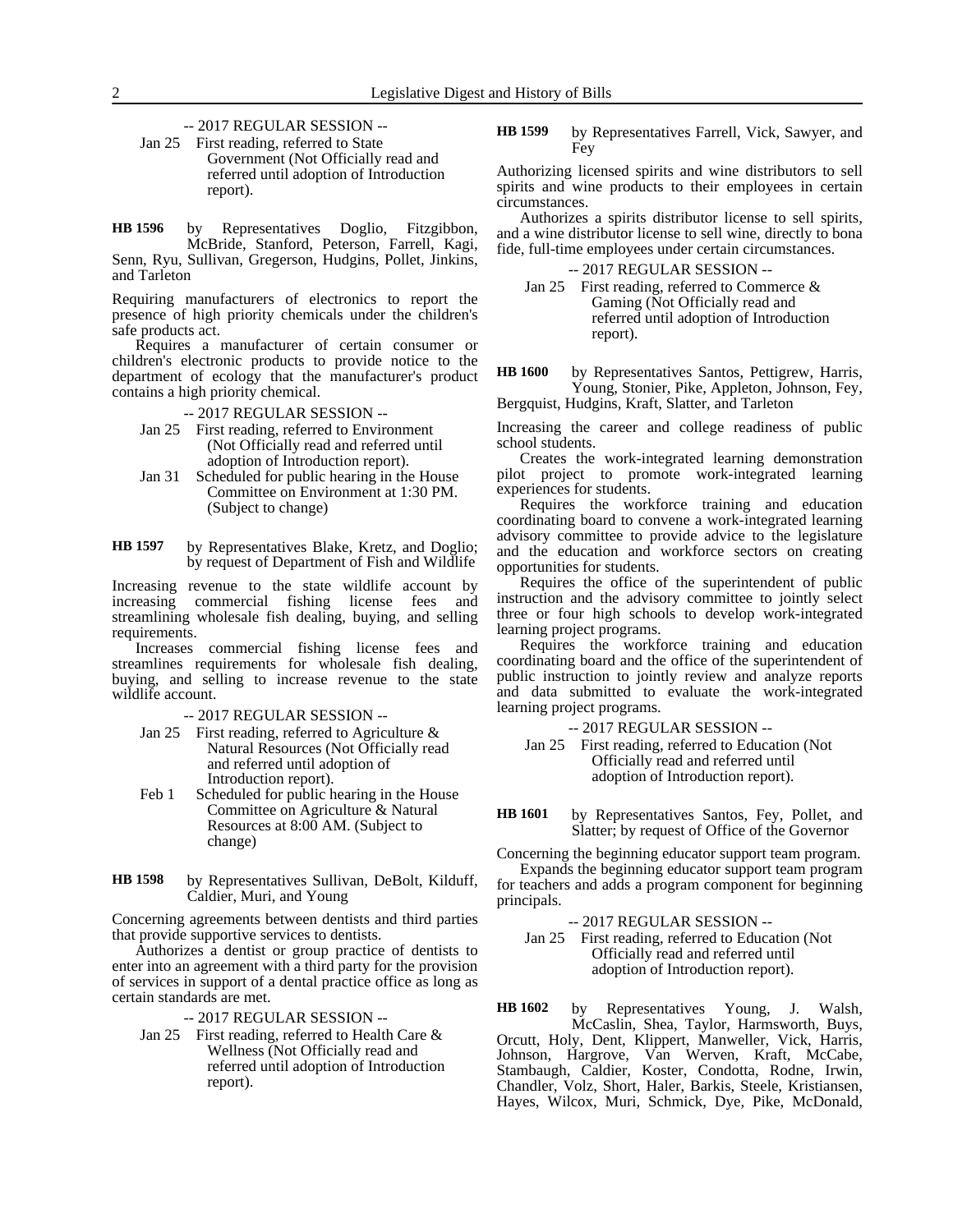Griffey, Smith, MacEwen, DeBolt, Jenkin, Nealey, Kretz, Stokesbary, and Graves

Concerning the exercise of expressive rights following school sports activities.

Provides that immediately after a school sports activity is completed, any grounds of the school open to the public after the school day has ended or on a weekend day is a designated public forum where all individuals may safely assemble to talk with other individuals, including praying with one another.

Prohibits a school from imposing a sanction of any kind on a school sports coach, student, or other employee or agent of the school for exercising their rights, recognized and protected in section 2(1) of this act.

-- 2017 REGULAR SESSION --

Jan 25 First reading, referred to Judiciary (Not Officially read and referred until adoption of Introduction report).

by Representatives Kilduff, Sawyer, Goodman, McBride, and Frame **HB 1603**

Updating the child support economic table based on recommendations of the child support work group.

Updates the child support economic table based on recommendations of the child support work group.

-- 2017 REGULAR SESSION --

- Jan 25 First reading, referred to Judiciary (Not Officially read and referred until adoption of Introduction report).
- Feb 1 Scheduled for public hearing in the House Committee on Judiciary at 8:00 AM. (Subject to change)

by Representatives Pettigrew, Hayes, Klippert, Griffey, Appleton, Haler, and McBride; by request of Parks and Recreation Commission **HB 1604**

Concerning expanding the permitted uses of surplus funds from boater education card fees to certain boating safety programs and activities.

Allows the parks and recreation commission to use the surplus funds resulting from boater education card fees to fund the programs and activities associated with the administration of RCW 79A.05.310 (program of boating safety education and the casualty and accident reporting program).

-- 2017 REGULAR SESSION --

Jan 25 First reading, referred to Appropriations (Not Officially read and referred until adoption of Introduction report).

by Representatives Pettigrew, Hayes, and Klippert; by request of Parks and Recreation **HB 1605**

# Commission

Concerning vessel impoundment.

Authorizes an arresting officer, or other officer acting at the arresting officer's direction, to impound and secure a vessel when the operator of a vessel is arrested for a violation of operation of a vessel: (1) In a reckless manner; or

(2) Under the influence of intoxicating liquor, marijuana, or any drug.

-- 2017 REGULAR SESSION --

Jan 25 First reading, referred to Public Safety (Not Officially read and referred until adoption of Introduction report).

by Representatives Pike, Tarleton, Orcutt, Stambaugh, Harmsworth, Gregerson, and **HB 1606**

Hargrove

Requiring transportation benefit districts to hold public hearings prior to imposing fees or charges by a vote of the governing board.

Authorizes a transportation benefit district that includes all the territory within the boundaries of the jurisdiction establishing the district to, after holding a public hearing, impose certain fees and charges by a majority vote of the governing board of the district.

### -- 2017 REGULAR SESSION --

Jan 25 First reading, referred to Transportation (Not Officially read and referred until adoption of Introduction report).

by Representatives Pike, Shea, Koster, Vick, Taylor, Rodne, Short, Buys, Nealey, Condotta, Schmick, and Manweller **HB 1607**

Requiring periodic certification elections for labor unions representing public employees.

Requires the public employment relations commission to conduct periodic certification elections for labor unions representing public employees.

-- 2017 REGULAR SESSION --

Jan 25 First reading, referred to Labor & Workplace Standards (Not Officially read and referred until adoption of Introduction report).

by Representatives Pike, Manweller, Caldier, Appleton, Stanford, McBride, Wylie, McBride, Chapman, Griffey, Blake, Tarleton, Harris, Condotta, **HB 1608**

Santos, and Haler

Restoring resources to the capital budget beginning with the 2017-2019 biennium.

Restores resources to the capital budget beginning with the 2017-2019 biennium.

-- 2017 REGULAR SESSION --

Jan 25 First reading, referred to Appropriations (Not Officially read and referred until adoption of Introduction report).

by Representatives Pike, Blake, Harris, Taylor, Griffey, J. Walsh, Young, and Kraft **HB 1609**

Concerning small parcels of land used for agricultural or rural development purposes.

Revises the growth management act to make clear that: (1) Agricultural activities can occur on small parcels of land; and

(2) No interpretation of the growth management act or implementing development regulations should restrict the existence of small parcels for agricultural activities.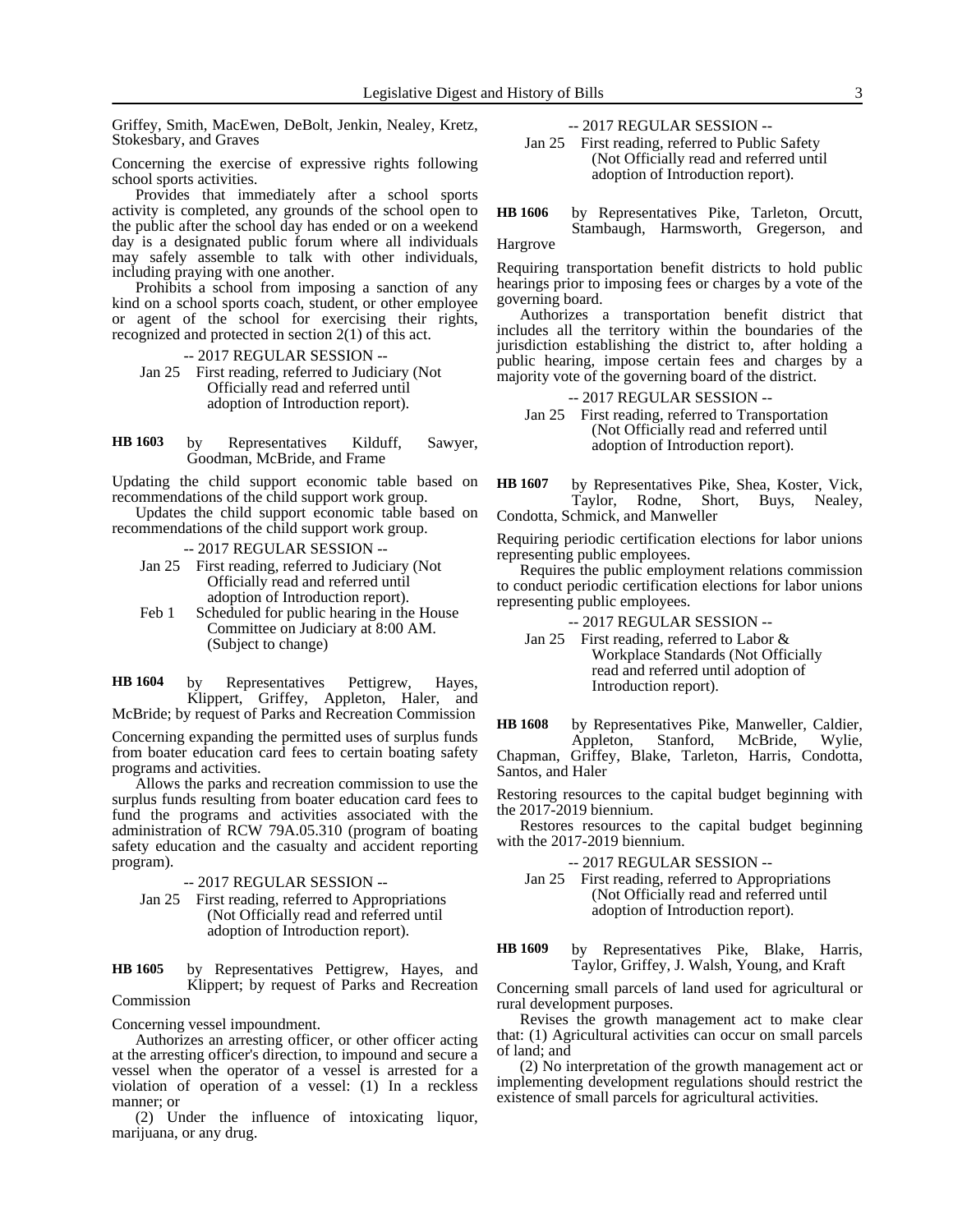- -- 2017 REGULAR SESSION --
- Jan 25 First reading, referred to Environment (Not Officially read and referred until adoption of Introduction report).
- Jan 31 Scheduled for public hearing in the House Committee on Environment at 1:30 PM. (Subject to change)
- by Representatives Manweller, McCabe, Condotta, and Pike **HB 1610**

Defining employment for purposes of the state unemployment tax.

Exempts the following from the definition of unemployment" for purposes of unemployment "employment" for purposes of unemployment compensation statutes: Services performed by individuals age fourteen to twenty-two years, which applies only to the determination of whether state unemployment tax premiums are owed.

- -- 2017 REGULAR SESSION --
- Jan 25 First reading, referred to Labor & Workplace Standards (Not Officially read and referred until adoption of Introduction report).

by Representatives Farrell, Fitzgibbon, Fey, Peterson, Slatter, Tharinger, Pollet, Stonier, Senn, Appleton, Chapman, Goodman, Robinson, Pettigrew, Bergquist, Hudgins, McBride, Cody, Macri, Doglio, Stanford, Jinkins, Tarleton, and Kagi **HB 1611**

Concerning oil transportation safety.

Addresses oil transportation safety to: (1) Enhance safety measures that protect against the risk of oil spills occurring on land and water;

(2) Provide a sustainable source of funding for the state's oil spill preparedness and response program; and

(3) Ensure the state's ability to recover from a large oil spill.

-- 2017 REGULAR SESSION --

Jan 25 First reading, referred to Environment (Not Officially read and referred until adoption of Introduction report).

Creating a suicide-safer homes project account to support prevention efforts and develop strategies for reducing access to lethal means.

Establishes the suicide-safer homes task force to raise public awareness and increase suicide prevention education.

Creates the suicide-safer homes project within the department of health to accept private funds for use by the task force in developing and providing suicide education and prevention materials, training, and outreach programs to help create suicide-safer homes.

Requires a licensed dentist, a licensed dental hygienist, or a person holding a retired active license as a dentist or dental hygienist, to complete the one-time training in suicide assessment, treatment, and management.

Creates the suicide-safer homes project account.

Makes an appropriation from the general fund to the suicide-safer homes project account.

-- 2017 REGULAR SESSION --

Jan 25 First reading, referred to Judiciary (Not Officially read and referred until adoption of Introduction report).

by Representatives Dent, Pettigrew, Chandler, Griffey, Ortiz-Self, Kagi, Johnson, and Fey; by request of Washington State Patrol **HB 1613**

Making expenditures from the budget stabilization account for 2015 wildfires.

Makes an appropriation from the budget stabilization account for Washington state fire service resource mobilization costs incurred in response to the 2015 wildfires.

- -- 2017 REGULAR SESSION --
- Jan 25 First reading, referred to Appropriations (Not Officially read and referred until adoption of Introduction report).
- by Representatives Goodman, Klippert, Orwall, Hayes, Pellicciotti, Holy, Griffey, Pettigrew, Muri, and Haler **HB 1614**

Concerning impaired driving.

Modifies impaired driving provisions.

-- 2017 REGULAR SESSION --

- Jan 25 First reading, referred to Public Safety (Not Officially read and referred until adoption of Introduction report).
- by Representatives Kloba, Clibborn, Rodne, Doglio, Stanford, and Jinkins; by request of Department of Transportation **HB 1615**

Concerning relocation assistance for persons displaced by agency property acquisitions.

Revises relocation assistance provisions with regard to persons displaced by agency property acquisitions.

- -- 2017 REGULAR SESSION --
- Jan 25 First reading, referred to Judiciary (Not Officially read and referred until adoption of Introduction report).
- Jan 31 Scheduled for public hearing in the House Committee on Judiciary at 10:00 AM. (Subject to change)

by Representatives McBride, Johnson, Stanford, Pollet, and Jinkins; by request of Housing Finance Commission **HB 1616**

Clarifying the type of land eligible for purchase under the affordable housing land acquisition revolving loan fund program.

Clarifies that loans may be made, under the affordable housing land acquisition revolving loan fund program, to purchase vacant or improved land on which to develop affordable housing.

-- 2017 REGULAR SESSION --

Jan 25 First reading, referred to Community Development, Housing & Tribal Affairs

by Representatives Orwall, Harris, Jinkins, Goodman, Haler, Robinson, Fey, Kilduff, and McBride **HB 1612**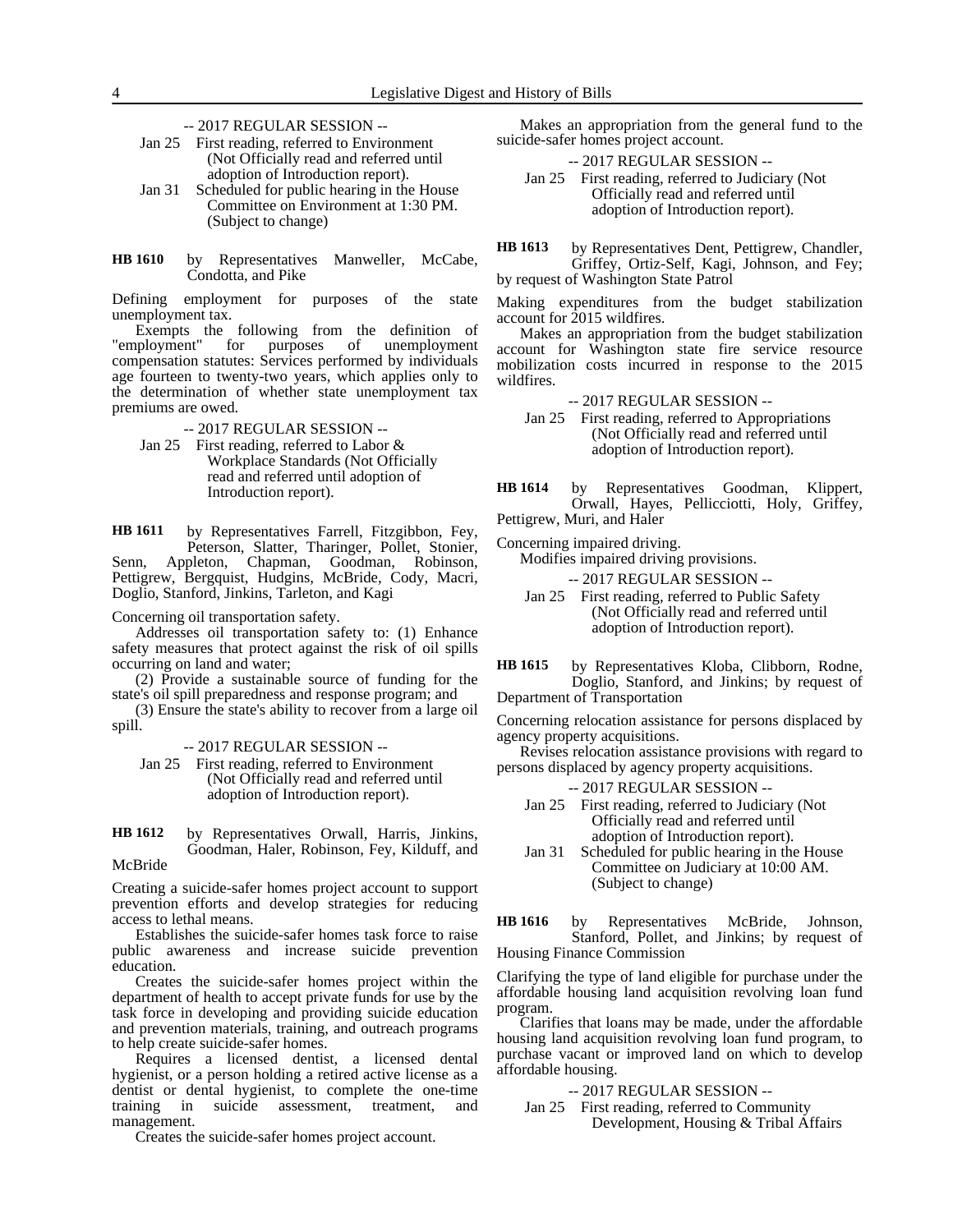(Not Officially read and referred until adoption of Introduction report).

by Representatives Ortiz-Self, Farrell, and Riccelli **HB 1617**

Concerning child welfare volunteer guardian ad litem program requirements.

Requires guardian ad litem programs to: (1) With volunteer guardian ad litem coordinators, ensure that those coordinators supervise no more than thirty volunteer guardians ad litem; and

(2) Provide additional training to volunteer guardian ad litem coordinators to include the screening of volunteer guardian ad litem reports before those reports are submitted to the court.

-- 2017 REGULAR SESSION --

- Jan 25 First reading, referred to Early Learning & Human Services (Not Officially read and referred until adoption of Introduction report).
- by Representatives Ortiz-Self, Harris, Santos, Johnson, Bergquist, and Kagi **HB 1618**

Concerning family and community engagement coordinators.

Changes the following terms to family and community engagement coordinator: Family engagement coordinator, parent and family engagement coordinator, and parent involvement coordinator.

Requires a family and community engagement coordinator, within a school building or school district, to: (1) Identify and bridge barriers to students' and families' access to needed services;

(2) Consult with an advisory group of students' families who reflect the demographic diversity within the school building or school district; and

(3) Partner with community-based organizations to increase resources for family and community engagement.

-- 2017 REGULAR SESSION --

Jan 25 First reading, referred to Education (Not Officially read and referred until adoption of Introduction report).

#### by Representatives Farrell and Pollet **HB 1619**

Addressing health care cost transparency.

Requires the office of the insurance commissioner to: (1) Adopt rules to ensure that an enrollee may obtain an estimate of his or her out-of-pocket costs for a covered health care service before the service being provided; and

(2) Convene a work group of interested parties and relevant state agencies to develop the content of the rules.

-- 2017 REGULAR SESSION --

- Jan 25 First reading, referred to Health Care & Wellness (Not Officially read and referred until adoption of Introduction report).
- by Representatives Lovick, McDonald, Johnson, Hayes, Stonier, Griffey, McBride, **HB 1620**

Harris, Springer, Stambaugh, Gregerson, Appleton, Muri, and Haler

Concerning the authority of local governments to require criminal history background checks.

Authorizes cities, towns, code cities, counties, and metropolitan park districts to require a federal background investigation, a state criminal background investigation, and a criminal background investigation conducted through a private organization of their employees, applicants for employment, volunteers, vendors, and independent contractors who, in the course of their work or volunteer activity, may have unsupervised access to children, persons with developmental disabilities, or vulnerable adults.

-- 2017 REGULAR SESSION --

- Jan 25 First reading, referred to Local Government (Not Officially read and referred until adoption of Introduction report).
- Jan 31 Scheduled for public hearing in the House Committee on Local Government at 10:00 AM. (Subject to change)
- by Representatives Senn, Pettigrew, Stonier, Clibborn, Lytton, Farrell, Hudgins, Bergquist, Riccelli, Ortiz-Self, Fey, Doglio, Slatter, and Kagi **HB 1621**

Providing funding allocations to promote children's health and social-emotional learning.

Promotes children's health and social-emotional learning by providing funding to school districts to employ additional staff who are dedicated to supporting children's health and social-emotional learning.

-- 2017 REGULAR SESSION --

Jan 25 First reading, referred to Appropriations (Not Officially read and referred until adoption of Introduction report).

by Representatives Senn, Springer, Tharinger, Ormsby, and Fey **HB 1622**

Concerning the state building code council.

Requires the state building code council to: (1) Adopt a revised process for the review of proposed statewide amendments and proposed or enacted local amendments to the codes enumerated in RCW 19.27.031; and

(2) In consultation with the office of the chief information officer, assess the costs and benefits of the potential acquisition and implementation of open public access information technologies to enhance the council's code adoption process.

Changes the composition of the state building code council.

Requires the department of enterprise services to employ permanent and temporary staff and contract for services for the state building code council.

Creates the legislative task force on the state building code council's administration and operations.

Requires the task force to review and provide recommendations on certain issues with regard to the state building code council, the state building code, and the department of enterprise services.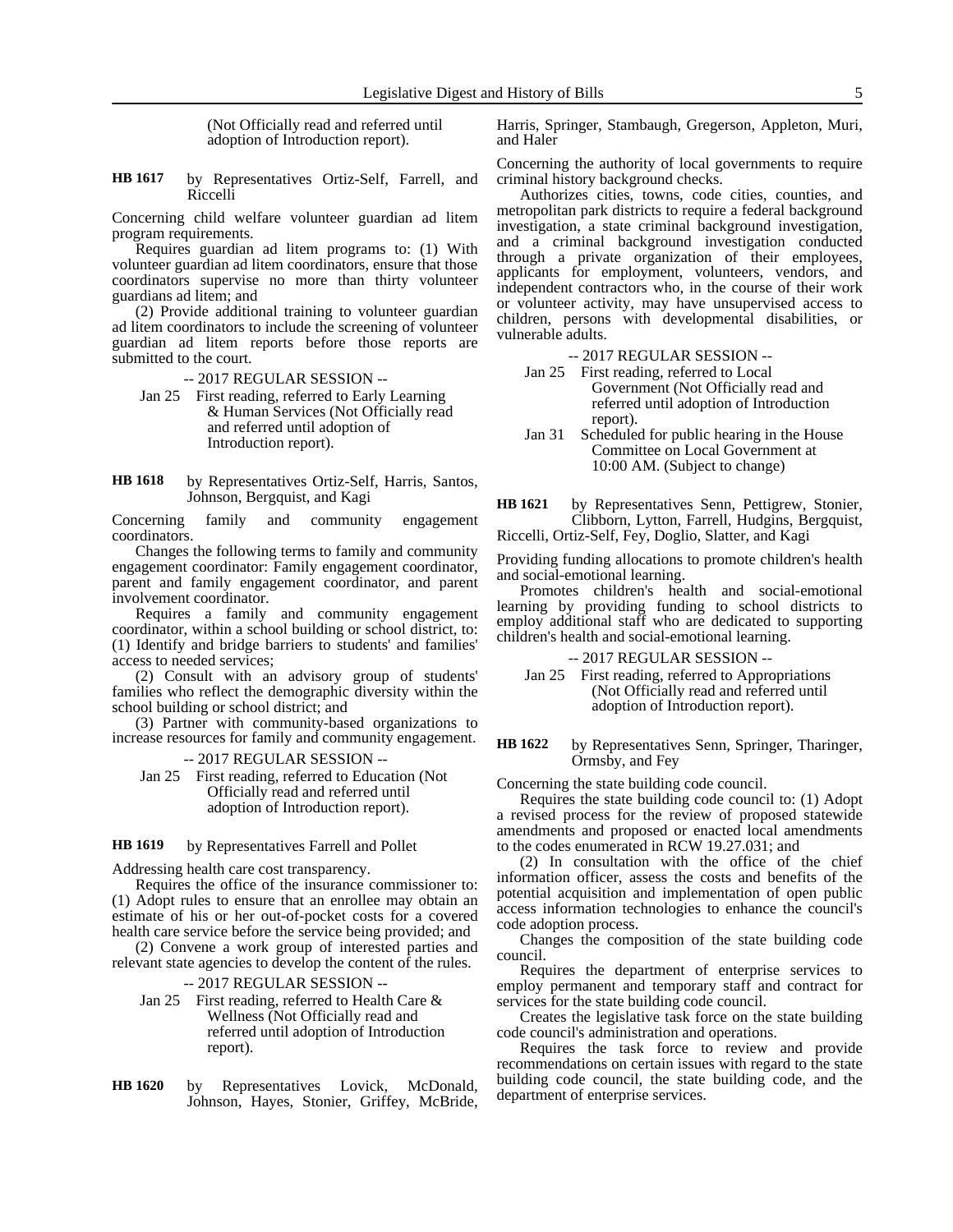Imposes a fee of five dollars and fifty cents on each residential building permit and ten dollars for each commercial building permit.

-- 2017 REGULAR SESSION --

- Jan 25 First reading, referred to State Government (Not Officially read and referred until adoption of Introduction report). Committee relieved of further consideration. Referred to Local Government.
- by Representatives Senn, Springer, Tarleton, and Slatter **HB 1623**

Concerning secondhand dealers utilizing automated kiosks to purchase secondhand electronic devices.

Requires property bought by a secondhand dealer, through the use of an automated kiosk, to be held for at least thirty days after the secondhand property was accepted by the automated kiosk.

Requires an automated kiosk to have certain capabilities in order to be used by a secondhand dealer to purchase secondhand property.

-- 2017 REGULAR SESSION --

- Jan 25 First reading, referred to Business  $\&$ Financial Services (Not Officially read and referred until adoption of Introduction report).
- by Representatives Senn, Dent, Kagi, Lytton, Farrell, Pettigrew, Hudgins, Goodman, Frame, and Slatter **HB 1624**

Concerning working connections child care eligibility for vulnerable children.

Requires the department of early learning to establish and implement policies in the working connections child care program to allow eligibility for families with children who: (1) In the last six months have received child protective services, child welfare services, or services through a family assessment response;

(2) Have been referred for child care as part of the family's case management; and

(3) Are residing with a biological parent or guardian.

### -- 2017 REGULAR SESSION --

Jan 25 First reading, referred to Early Learning & Human Services (Not Officially read and referred until adoption of Introduction report).

#### by Representative Klippert **HB 1625**

Making the smoking of marijuana in the presence of children unlawful.

Prohibits a person from consuming marijuana through inhalation in the presence of a person who is under eighteen years old.

-- 2017 REGULAR SESSION --

Jan 25 First reading, referred to Commerce & Gaming (Not Officially read and referred until adoption of Introduction report).

by Representatives Blake and J. Walsh **HB 1626**

Changing the date in which community impact statements are provided to the department of corrections.

Changes the time frame in which community impact statements are provided to the department of corrections.

-- 2017 REGULAR SESSION --

Jan 25 First reading, referred to Public Safety (Not Officially read and referred until adoption of Introduction report).

by Representatives Ryu and McBride; by request of Washington State Housing Finance Commission **HB 1627**

Addressing nonprofit corporation facilities financing by the Washington state housing finance commission.

Revises the definition of "nonprofit corporation," for purposes of chapter 43.180 RCW (housing finance commission), to include a public development authority, or an organization identified in RCW 43.185A.040 (eligible organizations).

-- 2017 REGULAR SESSION --

Jan 25 First reading, referred to Community Development, Housing & Tribal Affairs (Not Officially read and referred until adoption of Introduction report).

by Representatives Kagi, Dent, Senn, Appleton, Johnson, McDonald, Goodman, **HB 1628**

Fey, Kilduff, Frame, Clibborn, Tharinger, Stanford, Pollet, Jinkins, and Slatter

Concerning the educational success of youth in foster care.

Eliminates academic and nonacademic barriers and changes requirements of school districts with regard to the educational success of youth in foster care.

-- 2017 REGULAR SESSION -- Jan 25 First reading, referred to Education (Not Officially read and referred until adoption of Introduction report).

by Representatives Sells and Manweller; by request of Department of Labor & Industries **HB 1629**

Extending the redetermination timeline regarding appeals to the department of labor and industries.

Changes the timeline of a redetermination period for appeals to the department of labor and industries.

-- 2017 REGULAR SESSION --

- Jan 25 First reading, referred to Labor & Workplace Standards (Not Officially read and referred until adoption of Introduction report).
- Feb 2 Scheduled for public hearing in the House Committee on Labor & Workplace Standards at 8:00 AM. (Subject to change)

by Representatives Slatter, McDonald, Senn, Dent, Kilduff, McBride, Frame, Jinkins, **HB 1630**

Kloba, Santos, Appleton, Muri, Fey, Doglio, Stanford, and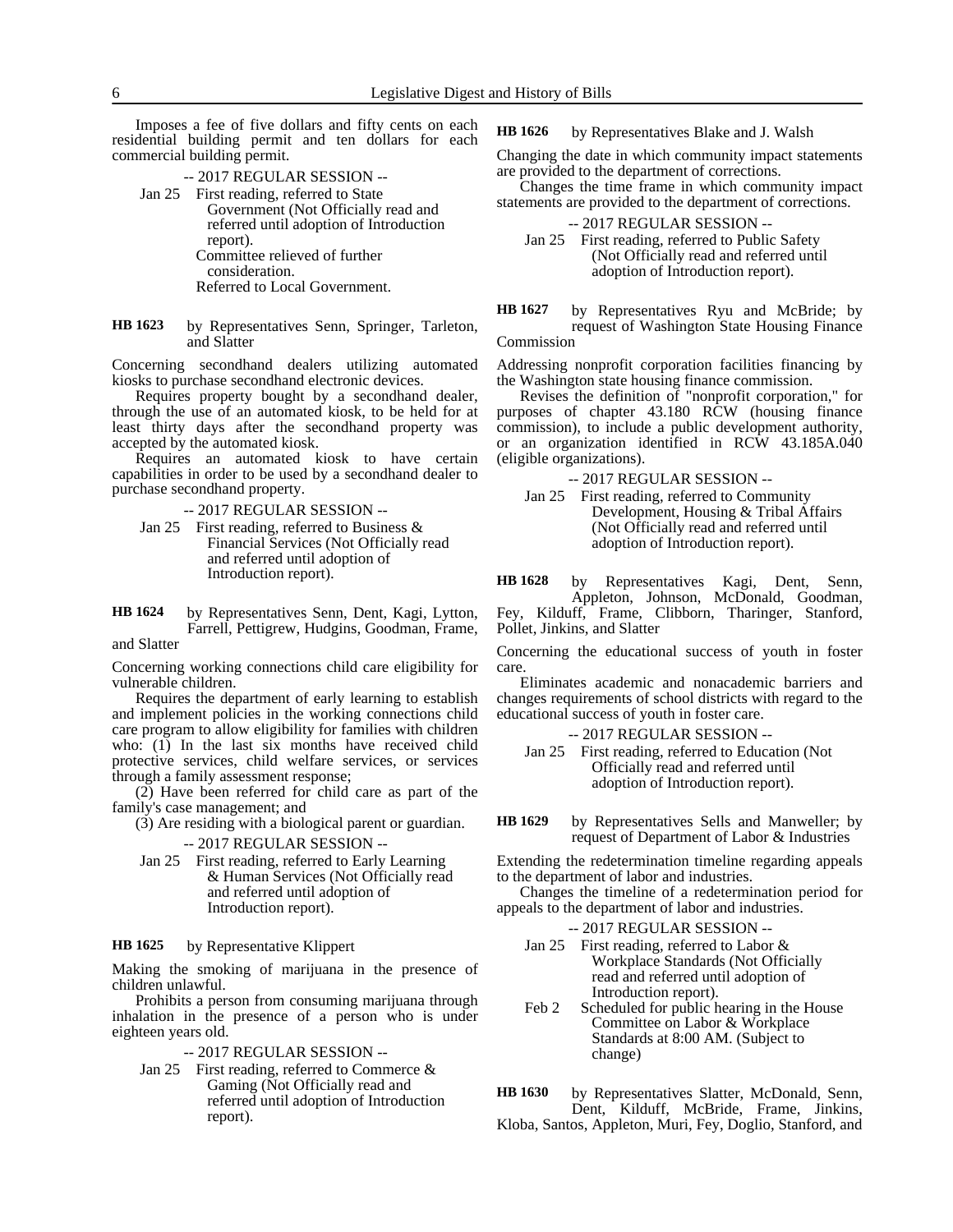Kagi; by request of Washington State Department of Commerce

Allowing minors to consent to share their personally identifying information in the Washington homeless client management information system.

Authorizes an unaccompanied youth who is at least thirteen years old to give consent for the collection of his or her personally identifying information for the state homeless client management information system.

- -- 2017 REGULAR SESSION --
- Jan 25 First reading, referred to Early Learning & Human Services (Not Officially read and referred until adoption of Introduction report).

by Representatives Hayes, Bergquist, Harmsworth, Irwin, Haler, Van Werven, Hargrove, Shea, Rodne, Harris, Orcutt, Goodman, Young, Pike, and Fitzgibbon **HB 1631**

Imposing an additional penalty for distracted driving.

Requires a driver who commits a moving violation to be assessed an additional monetary penalty equal to onehalf of the penalty or fine for the moving violation if the driver was dangerously distracted at the time of the violation.

- -- 2017 REGULAR SESSION --
- Jan 25 First reading, referred to Transportation (Not Officially read and referred until adoption of Introduction report).

by Representatives Hargrove, Rodne, Griffey, Irwin, Stokesbary, Sullivan, and Young **HB 1632**

Concerning rules for on-site sewage systems.

Prohibits rules adopted by the state board of health, regarding the design, construction, installation, operation, and maintenance of on-site sewage systems with design flows of less than three thousand five hundred gallons per day, from requiring: (1) That a use permit be encumbered by a monitoring contract between a private company and a private individual; and

(2) Dedicated easements for the inspection, maintenance, or potential future expansion of an on-site sewage system.

Prohibits an existing on-site sewage system from being excluded from repair or required to be replaced if a repair returns an on-site sewage system to its previous functioning state.

-- 2017 REGULAR SESSION --

- Jan 25 First reading, referred to Environment (Not Officially read and referred until adoption of Introduction report).
- Jan 30 Scheduled for public hearing in the House Committee on Environment at 1:30 PM. (Subject to change)

by Representatives Riccelli, Kirby, Macri, Frame, Goodman, Kagi, Peterson, Jinkins, Ormsby, Kloba, Senn, Stonier, Stanford, Appleton, Robinson, McBride, Doglio, Pollet, and Santos **HB 1633**

Concerning the preservation of housing options for tenants.

Prohibits a landlord from refusing to lease or rent real property to an applicant or expelling a tenant from real property based on the source of income of an otherwise eligible applicant or tenant.

-- 2017 REGULAR SESSION -- Jan 25 First reading, referred to Judiciary (Not Officially read and referred until adoption of Introduction report).

by Representatives Pettigrew and Fitzgibbon **HB 1634**

Requiring continuity of transit operation reporting by certain public transportation systems.

Requires the legislative authorities of municipalities and regional transit authorities to: (1) Prepare a plan regarding the continuity of its transit operations in the event of a significant earthquake; and

(2) File the plan with the department of transportation, the emergency management division of the state military department, and the cities, counties, and regional planning councils within which the municipality or authority is located.

-- 2017 REGULAR SESSION --

- Jan 25 First reading, referred to Community Development, Housing & Tribal Affairs (Not Officially read and referred until adoption of Introduction report).
- by Representatives Barkis, Stanford, and Harmsworth **HB 1635**

Concerning the disposition of tenant property placed upon the nearest public property.

Authorizes any tenant property placed upon the nearest public property to be disposed of by the landlord after the property has remained for a period of at least five days.

-- 2017 REGULAR SESSION --

Jan 25 First reading, referred to Judiciary (Not Officially read and referred until adoption of Introduction report).

by Representatives Jinkins, Johnson, Tharinger, Harris, Appleton, and Fey **HB 1636**

Establishing a program to fund long-term services and supports.

Creates the long-term services and supports trust commission and requires the commission to establish rules and policies regarding long-term services and supports.

Creates the long-term services and supports trust program to provide benefits to qualified enrollees.

Specifies duties of the employment security department regarding long-term services and supports.

Requires the department of social and health services to establish a registry for health care providers who meet the minimum qualifications necessary to conduct eligibility assessments.

Requires employers to deduct from an employee's salary the equivalent of 0.49 percent of the employee's total compensation which will be submitted to the employment security department.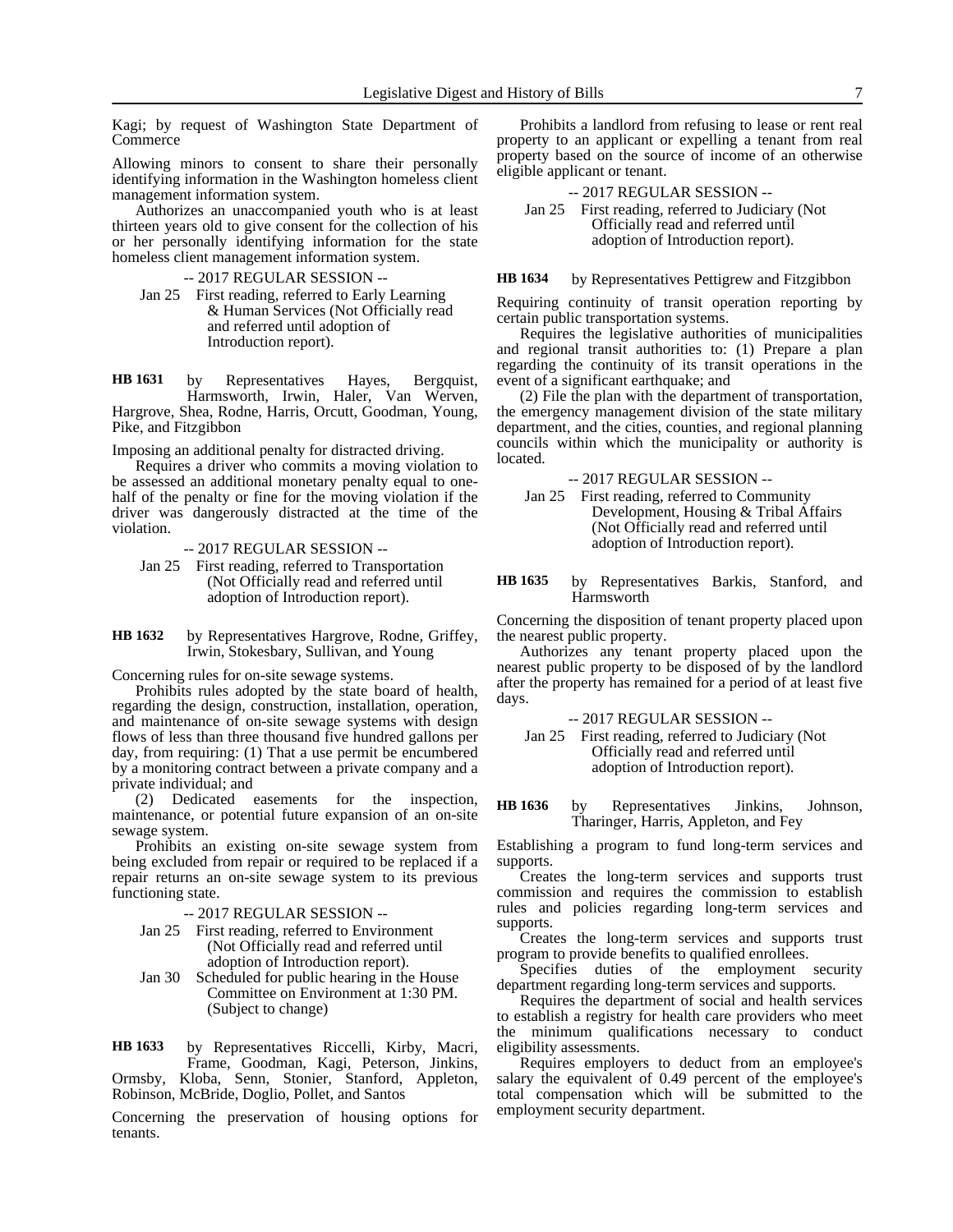Creates the long-term services and supports trust account.

-- 2017 REGULAR SESSION --

- Jan 25 First reading, referred to Health Care & Wellness (Not Officially read and referred until adoption of Introduction report).
- by Representatives Pettigrew, Harris, Stonier, Johnson, Cody, DeBolt, Jinkins, Caldier, Riccelli, Appleton, Senn, Kilduff, McBride, and Kagi **HB 1637**

Concerning the reimbursement rate primary care providers receive to participate in medicaid.

Requires a medicaid payment for primary care services furnished by a nurse practitioner, a physician with a primary specialty designation of family medicine, general internal medicine, or pediatric medicine or provided by subspecialists within these primary specialties, on a fee-for-service basis as well as through managed health care systems, to be at a rate not less than one hundred percent of the payment rate that applies to those services and providers under medicare.

-- 2017 REGULAR SESSION --

- Jan 25 First reading, referred to Health Care & Wellness (Not Officially read and referred until adoption of Introduction report). Committee relieved of further consideration. Referred to Appropriations.
- by Representatives Ortiz-Self, Frame, Kagi, and Goodman **HB 1638**

Concerning the provision of trauma-informed child care.

Requires the department of early learning to: (1) Provide voluntary training on trauma-informed care to child care providers and administrators participating in the early achievers program; and

(2) Convene an advisory group of stakeholders to review the early achievers rating system and make recommendations for modifications to the rating system criteria.

### -- 2017 REGULAR SESSION --

- Jan 25 First reading, referred to Early Learning & Human Services (Not Officially read and referred until adoption of Introduction report).
- by Representatives Ortiz-Self, Dent, Frame, Kagi, Goodman, Fey, and Doglio **HB 1639**

Creating a specialized child care pilot program for vulnerable children.

Requires the department of early learning to establish a two-year pilot program in four licensed child care facilities to provide multitiered behavior support, including specialized trauma informed care, for children from birth to five years of age.

-- 2017 REGULAR SESSION --

Jan 25 First reading, referred to Early Learning & Human Services (Not Officially read and referred until adoption of Introduction report).

by Representatives Graves, Jinkins, and Tharinger **HB 1640**

Allowing notaries and proof of identity for advance directives.

Requires a directive to withhold or withdraw from life-sustaining treatment in a terminal condition or permanent unconscious condition to be: (1) Signed by the declarer, who has provided proof of identity; and

(2) Acknowledged before a notary public or other individual authorized by law to take acknowledgments.

-- 2017 REGULAR SESSION --

Jan 25 First reading, referred to Health Care & Wellness (Not Officially read and referred until adoption of Introduction report).

by Representatives McBride, Caldier, Graves, Jinkins, Fey, Clibborn, and Stanford **HB 1641**

Concerning informed consent for nonemergency,<br>outpatient, primary health care services for outpatient, primary health care services for unaccompanied homeless youth under the federal McKinney-Vento homeless assistance act.

Authorizes informed consent for health care on behalf of a patient, who is incapacitated because he or she is under the age of majority and is not otherwise authorized to provide informed consent, to be obtained from a school nurse, school counselor, or homeless student liaison under certain circumstances.

-- 2017 REGULAR SESSION --

- Jan 25 First reading, referred to Judiciary (Not Officially read and referred until adoption of Introduction report).
- Feb 1 Scheduled for public hearing in the House Committee on Judiciary at 8:00 AM. (Subject to change)
- by Representatives Irwin, Pellicciotti, Hayes, Orwall, Rodne, McCabe, Holy, and Muri **HB 1642**

Changing the seriousness level for the crime of attempting to elude a pursuing police vehicle.

Changes the seriousness level for the crime of attempting to elude a pursuing police vehicle.

- -- 2017 REGULAR SESSION --
- Jan 25 First reading, referred to Public Safety (Not Officially read and referred until adoption of Introduction report).

by Representatives Ortiz-Self, Senn, Lovick, **HB 1643**

Appleton, Goodman, Bergquist, Hudgins, McBride, Frame, Doglio, Stanford, Pollet, Slatter, and Tarleton

Creating a loan forgiveness program for teachers in highneed schools.

Declares an intent to pay off outstanding federal loan balances of teachers who have taught full time for five consecutive years in specific subject matter shortage areas.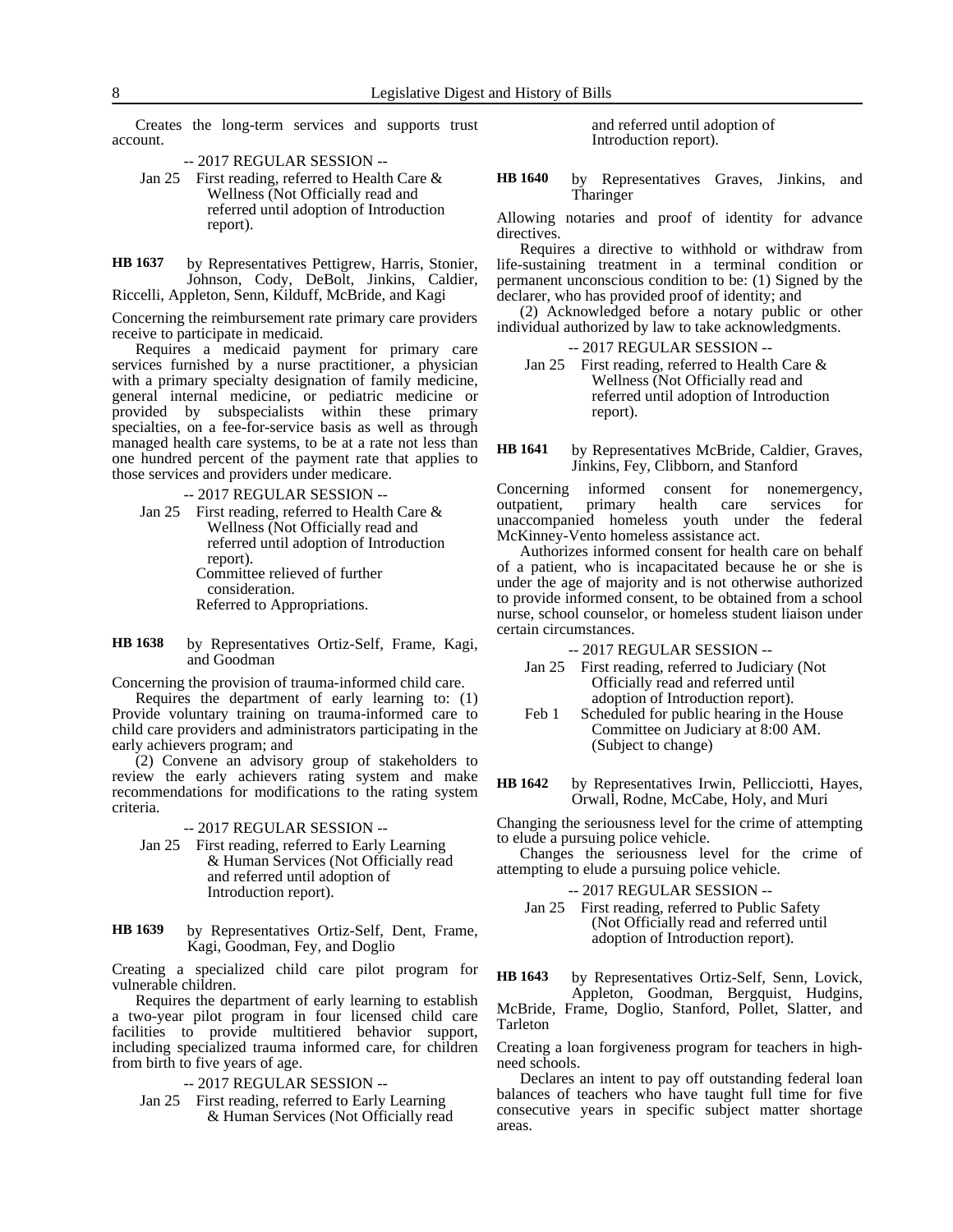- -- 2017 REGULAR SESSION --
- Jan 25 First reading, referred to Education (Not Officially read and referred until adoption of Introduction report).
- by Representatives Ortiz-Self, Senn, Lovick, Fey, Bergquist, and Pollet **HB 1644**

Providing responsive, needs-based training opportunities for addressing the teacher shortage through improved teacher recruitment, teacher selection, and teacher onboarding and induction.

Requires the professional educator standards board to design, administer, and deliver a training program that will develop the capabilities of public school and school district staff who are responsible for recruiting, hiring, and onboarding new teachers.

-- 2017 REGULAR SESSION --

- Jan 25 First reading, referred to Education (Not Officially read and referred until adoption of Introduction report).
- by Representatives Ortiz-Self, Senn, Lovick, Bergquist, Doglio, and Pollet **HB 1645**

Relating to addressing the educator shortage and diversifying the educator workforce by supporting future educators from local communities.

Introduced by title and introductory section only, relating to addressing the educator shortage and diversifying the educator workforce by supporting future educators from local communities.

-- 2017 REGULAR SESSION --

Jan 25 First reading, referred to Education (Not Officially read and referred until adoption of Introduction report).

by Representatives Fitzgibbon, Appleton, Fey, Goodman, McBride, Cody, Macri, Doglio, Pollet, and Jinkins **HB 1646**

Promoting an equitable clean energy economy by creating a carbon tax that allows investment in clean energy, clean air, healthy forests, and Washington's communities.

Creates a carbon pollution mitigation tax on fossil fuel emissions of greenhouse gases that contribute to global climate change.

Creates the carbon program oversight board to oversee implementation of this act and advise the governor on the achievement of greenhouse gas emission reductions.

Creates an economic and environmental justice oversight panel as a joint body between the office of the governor, the department of ecology, and the department of health.

Requires the department of revenue to establish and administer a low-income carbon pollution mitigation tax grant for state residents to assist in the equitable transition to lower carbon emission energy sources.

Involves the following in some role regarding the imposition of the carbon tax: The department of ecology, the department of revenue, the department of commerce, the department of health, the Washington State University extension energy office, the recreation and conservation office, the office of the attorney general, and other state

agencies with control of expenditures of carbon pollution mitigation tax receipts.

Creates the clean energy account, the clean water climate program account, the sustainable forest health account, the carbon reduction investment fund, the sustainable infrastructure fund, and the equitable transition fund.

-- 2017 REGULAR SESSION --

Jan 25 First reading, referred to Environment (Not Officially read and referred until adoption of Introduction report).

by Representatives Springer, Pettigrew, Tarleton, Fitzgibbon, Robinson, Tharinger, McBride, and Doglio; by request of Department of Fish and Wildlife **HB 1647**

Increasing revenue to the state wildlife account by adjusting recreational fishing and hunting fees.

Adjusts recreational fishing and hunting fees to increase revenue to the state wildlife account.

Authorizes the fish and wildlife commission to: (1) Establish a surcharge on license fees if it determines that the surcharge is necessary to fund maintenance level appropriations;

(2) Assess an administrative fee of up to ten dollars per permit for hunters who have been drawn for multiple permits and wish to surrender excess permits before the start of the hunting season;

(3) Offer a one-time discount on a hunting license purchase to certain first-time resident hunters;

(4) Develop a hunting access reservation system; and

(5) Define the conditions for the collection and possession of birds of prey used in falconry.

-- 2017 REGULAR SESSION --

Jan 25 First reading, referred to Agriculture & Natural Resources (Not Officially read and referred until adoption of Introduction report).

by Representatives Stonier, Frame, Peterson, Harris, Vick, Wylie, and Pike **HB 1648**

Concerning county treasurer administrative efficiencies.

Address the administrative efficiencies of county treasurers.

### -- 2017 REGULAR SESSION --

- Jan 25 First reading, referred to Local Government (Not Officially read and referred until adoption of Introduction report).
- Jan 31 Scheduled for public hearing in the House Committee on Local Government at 10:00 AM. (Subject to change)
- by Representatives Shea, Taylor, McCaslin, Koster, Short, Buys, Hargrove, Holy, and **HB 1649**

Young

Declaring that the right to life begins at the moment the individual comes into being.

Establishes the Washington state life at conception act.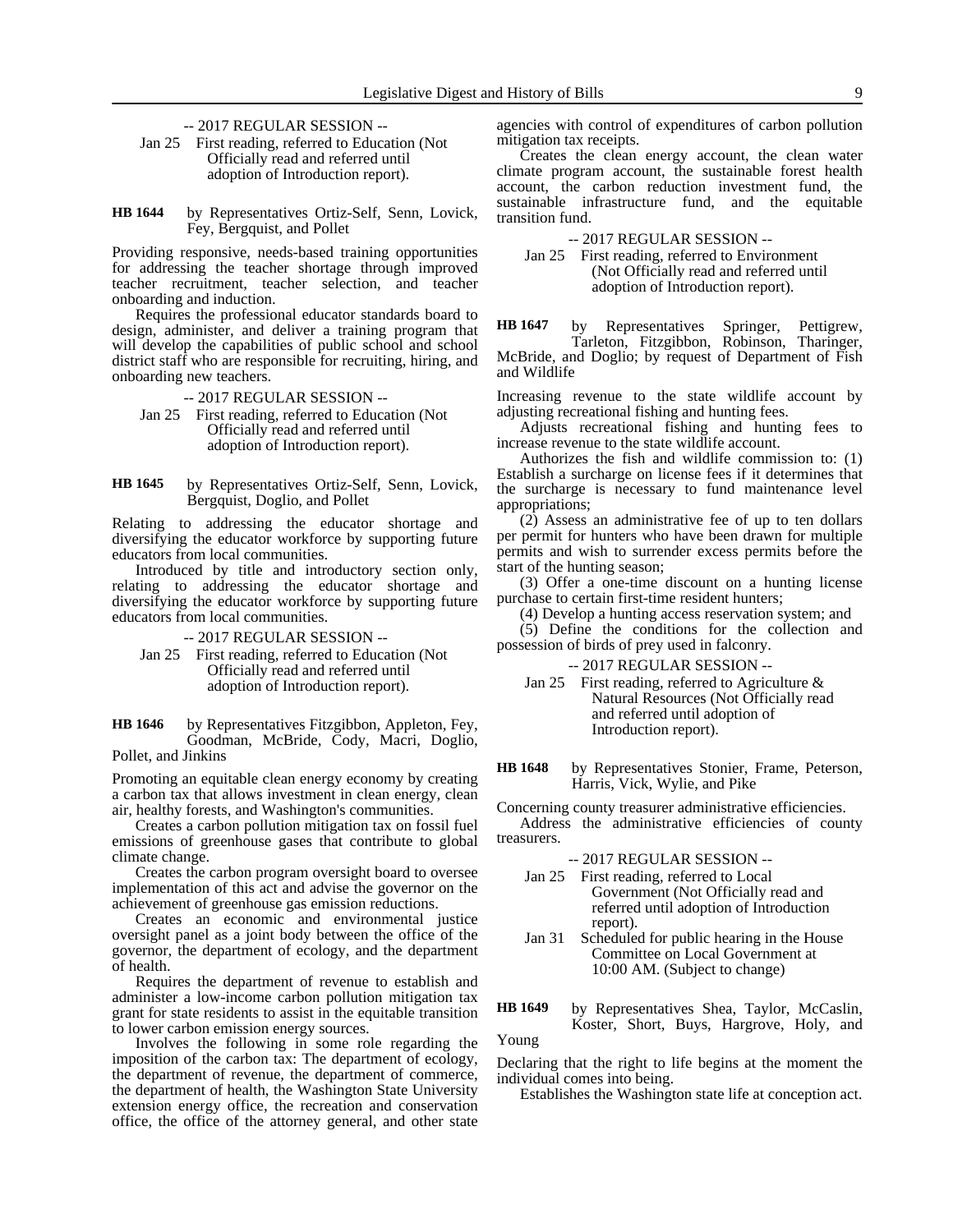-- 2017 REGULAR SESSION --

- Jan 25 First reading, referred to Health Care & Wellness (Not Officially read and referred until adoption of Introduction report).
- by Representatives Shea, Taylor, McCaslin, Hargrove, and Young **HB 1650**

Addressing motorcycle rider liability for actions required of helmet manufacturers.

Revises the definition of "motorcycle helmet" to remove a federal regulation reference to remove liability from the rider for whether the manufacturer complied with the federal regulation as indicated on the helmet.

-- 2017 REGULAR SESSION --

Jan 25 First reading, referred to Transportation (Not Officially read and referred until adoption of Introduction report).

by Representatives Pollet, Doglio, Kilduff, Gregerson, Peterson, Frame, Bergquist, Orwall, Goodman, Fey, Haler, and Stanford **HB 1651**

Supporting students' success by increasing retention and graduation rates with evidence-based programs.

Requires the four-year institutions of higher education to implement a student success program for students receiving need-based federal or state grant aid.

Requires the community and technical colleges to implement the following for students enrolled in a degreegranting program: A student success program and an evidence-based remedial program.

Requires the student achievement council to: (1) Administer a competitive grant program to provide precollege or ongoing peer mentoring; and

(2) Contract with the western interstate commission for higher education to conduct an evaluation on: (a) Student success programs, remedial programs, and the competitive grant program for peer mentoring; and (b) mental health counseling and services provided for students at the institutions of higher education.

Creates the public service graduate degree conditional grant program at the University of Washington.

Creates the public service graduate degree conditional grant account.

Makes an appropriation from the general fund to the University of Washington for the public service graduate degree conditional grant program.

-- 2017 REGULAR SESSION --

Jan 25 First reading, referred to Higher Education (Not Officially read and referred until adoption of Introduction report).

by Representatives Pollet, Tharinger, and Santos **HB 1652**

Concerning the University of Washington's alternative process for awarding contracts.

Addresses the alternative process for awarding contracts by the University of Washington.

Requires the university business diversity program to establish targets for each project based on the subcontracting opportunities and the availability of firms.

Requires the university to: (1) Include the following in the annual report provided to the capital projects advisory review board: Small business entities, disadvantaged business enterprises, veterans, and women and minorityowned business use rates on the projects; and

(2) Require contractors to solicit proposals from small business entities and disadvantaged business enterprises.

Includes in the evaluation criteria for selection of a contractor on a roster: The contractor's outreach plan to include small business entities, disadvantaged business enterprises, veterans, and women and minority-owned businesses, and the firm's past performance in the use of the firms.

Repeals the termination and repeal, under the sunset act, of the alternative process for awarding contracts.

-- 2017 REGULAR SESSION --

Jan 25 First reading, referred to Capital Budget (Not Officially read and referred until adoption of Introduction report).

by Representatives Pollet and Stanford **HB 1653**

Protecting the public health of food consumers.

Prohibits selling or offering to sell, at wholesale or retail, food or food products intended for human consumption that are grown in sewage, sewage sludge, biosolids, compost derived from or containing human waste, or any form or amount of human waste, unless the food, food products, or processed foods are properly labeled.

Requires the state board of health to use the state department of health laboratory to analyze samples and publish a report on the levels of pathogens and hazardous substances, including metals, drug molecules, or endocrine disrupting substances, that are found in a range of selected applications of sewage sludge in which food substances are grown.

-- 2017 REGULAR SESSION --

Jan 25 First reading, referred to Agriculture & Natural Resources (Not Officially read and referred until adoption of Introduction report).

### **Senate Bills**

by Senators Fortunato and Pedersen; by request of Parks and Recreation Commission **SB 5442**

Concerning expanding the permitted uses of surplus funds from boater education card fees to certain boating safety programs and activities.

Allows the parks and recreation commission to use the surplus funds resulting from boater education card fees to fund the programs and activities associated with the administration of RCW 79A.05.310 (program of boating safety education and the casualty and accident reporting program).

-- 2017 REGULAR SESSION --

Jan 25 First reading, referred to Natural Resources & Parks.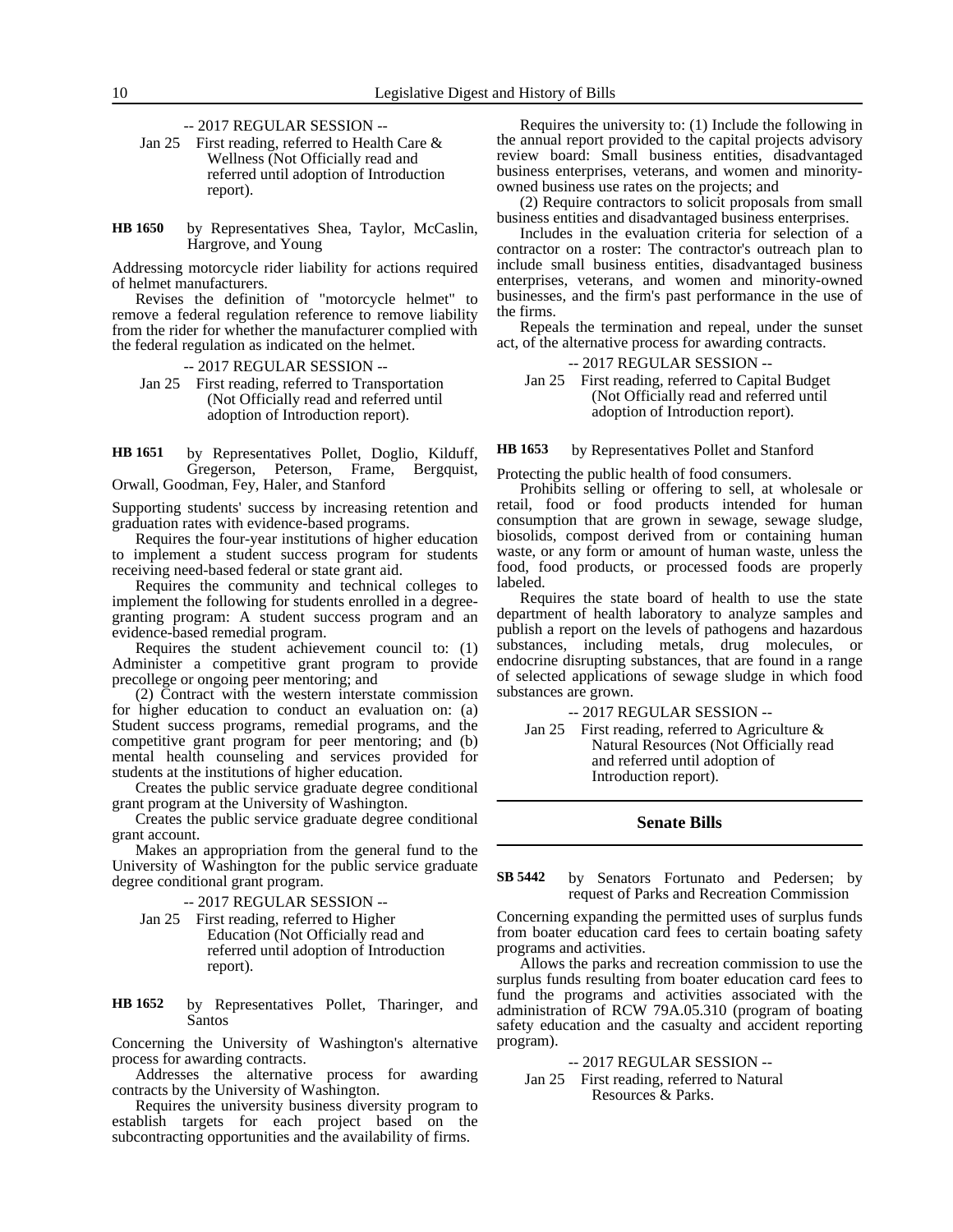by Senators Brown, Darneille, Miloscia, Becker, Rivers, McCoy, Sheldon, Walsh, Chase, Bailey, Hobbs, Ericksen, Warnick, Angel, Honeyford, Rolfes, Padden, Billig, Zeiger, Wilson, Conway, Fain, Keiser, Hunt, and Kuderer **SB 5443**

Concerning fiscal notes.

Addresses fiscal notes and dynamic fiscal impact statements.

Requires fiscal notes dealing with corrections, child welfare, and mental health issues to include an estimate of the fiscal impact of expenditure reductions or increases on other state or local program expenditures as well as any return on investment as a result of the legislation if requested by a member of a legislative fiscal committee for legislation projected to result in an increase or decrease in state expenditures exceeding five million dollars.

Requires the director of the office of financial management and the director of the state institute for public policy to convene a work group to explore the establishment of a nonpartisan agency to conduct objective, impartial fiscal analysis on behalf of the legislature.

-- 2017 REGULAR SESSION --

Jan 25 First reading, referred to Ways & Means.

by Senators Frockt, Wellman, Kuderer, Chase, Darneille, Ranker, Pedersen, Hunt, Liias, and Saldaña; by request of Attorney General **SB 5444**

Concerning enhanced background checks and licensure for assault weapons and large capacity magazines.

Requires a person to be in possession of an assault weapon license in order to possess, manufacture, transport, purchase, acquire, transfer, deliver, import, sell, or offer to sell an assault weapon or large capacity magazine.

Requires the chief of police of a municipality or the sheriff of a county, within thirty days after the filing of an application of a resident of this state, to issue an assault weapon license for a period of one year from the date of issue.

Prohibits a resident of a state other than this state from purchasing an assault weapon or a large capacity magazine in this state.

-- 2017 REGULAR SESSION --

Jan 25 First reading, referred to Law & Justice.

#### by Senators Padden, O'Ban, Sheldon, Chase, and Fortunato **SB 5445**

Prohibiting the use of eminent domain for economic development.

Allows private property to be taken only for public use and the taking of private property by a public entity for economic development does not constitute a public use.

Prohibits a public entity from taking property for the purpose of economic development.

Specifies that condemnation of property in blighted areas for economic development is not a public use.

-- 2017 REGULAR SESSION --

Jan 25 First reading, referred to Law & Justice.

by Senators Becker, Frockt, Cleveland, Rivers, Keiser, and Mullet **SB 5446**

Exempting certain hospitals from certificate of need requirements for the addition of psychiatric beds until June 2019.

Prohibits the department of health from requiring a certificate of need for the addition of beds to alleviate the need to board psychiatric patients in emergency departments.

Exempts a hospital licensed under chapter 70.41 RCW from certificate of need requirements for the addition of new psychiatric beds.

Exempts a hospital licensed under chapter 71.12 RCW from certificate of need requirements for the one-time addition of up to thirty new psychiatric beds.

-- 2017 REGULAR SESSION --

Jan 25 First reading, referred to Health Care.

#### by Senators Conway and Keiser; by request of Board For Judicial Administration **SB 5447**

Concerning the methods of services provided by the office of public guardianship.

Modifies office of public guardianship provisions with regard to services for supported decision-making assistance and estate administration.

-- 2017 REGULAR SESSION --

Jan 25 First reading, referred to Law & Justice.

### by Senators Rivers, Chase, Zeiger, Walsh, Miloscia, Fain, Warnick, and Becker **SB 5448**

Concerning no required psychotropic medication use for students.

Requires each school district board of directors to adopt a policy that prohibits school staff from denying a student access to programs or services because the parent or guardian of the student has refused to place the student on psychotropic medication.

Prohibits school staff from requiring a student to undergo psychological screening unless the parent or guardian gives prior written consent.

Prohibits a child from being taken into custody solely on the grounds that the child's parent or guardian refuses to consent to the administration of a psychotropic medication to the child.

-- 2017 REGULAR SESSION --

Jan 25 First reading, referred to Early Learning & K-12 Education.

by Senators Liias, Zeiger, Billig, Hunt, and Frockt **SB 5449**

Concerning digital citizenship, media literacy, and internet safety in schools.

Requires the Washington state school directors' association to: (1) Review and revise its model policy and procedures on electronic resources and internet safety; and

(2) Develop a checklist of items for school districts to consider when updating their policy and procedures.

Requires the office of the superintendent of public instruction to: (1) Survey teacher-librarians, principals, and technology directors to understand how they are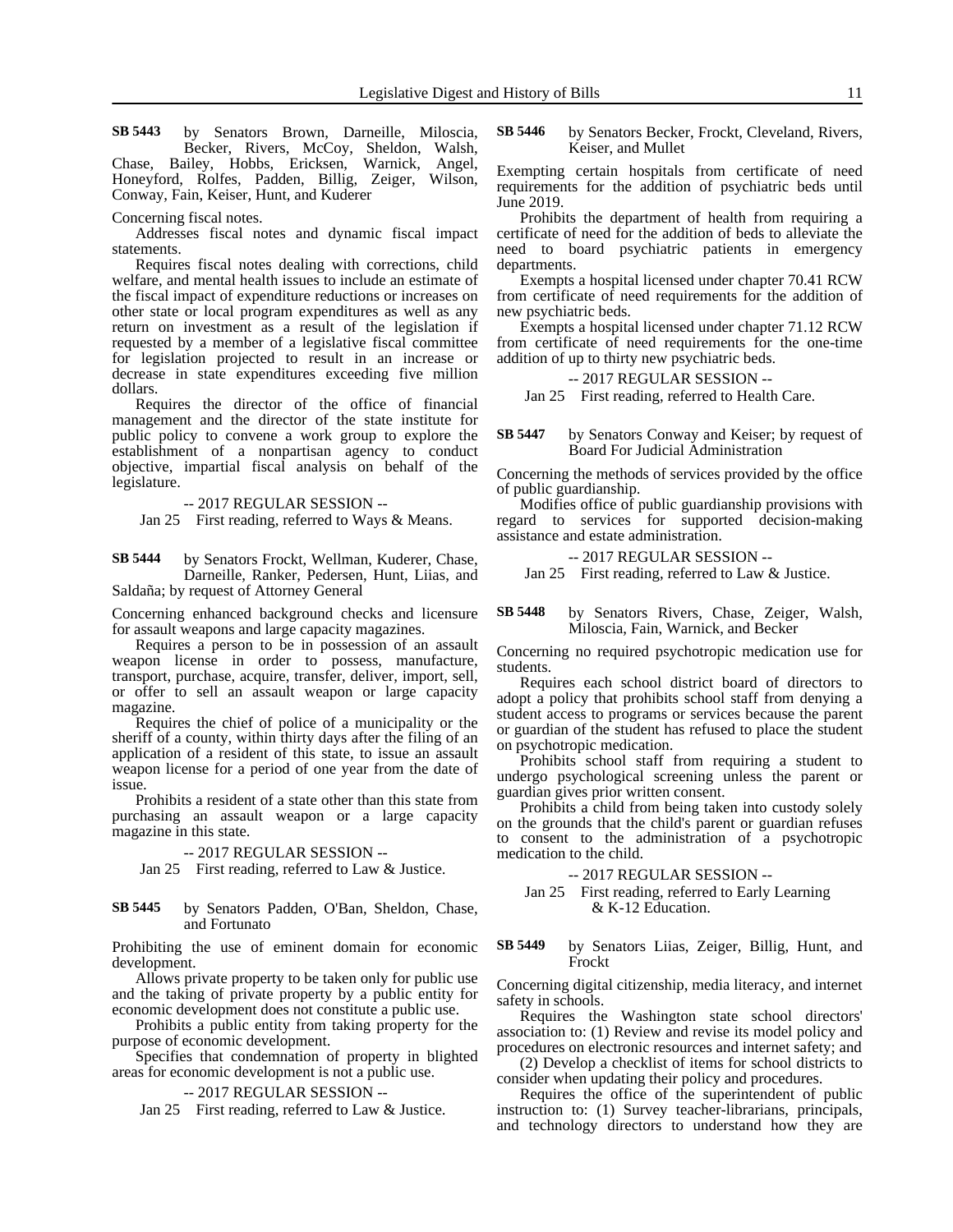currently integrating digital citizenship and media literacy education in their curriculum; and

(2) Create a web-based location with links to recommended successful practices and resources to support digital citizenship, media literacy, and internet safety.

-- 2017 REGULAR SESSION --

Jan 25 First reading, referred to Early Learning & K-12 Education.

by Senators Liias, Warnick, Ranker, Fain, Miloscia, Zeiger, Wilson, McCoy, Chase, Mullet, and Frockt **SB 5450**

Concerning the use of cross-laminated timber for building construction.

Requires the state building code council to adopt rules for the use of cross-laminated timber products for residential and commercial building construction.

-- 2017 REGULAR SESSION --

- Jan 25 First reading, referred to Local Government.
- Jan 31 Scheduled for public hearing in the Senate Committee on Local Government at 1:30 PM. (Subject to change)

by Senators Rivers, Palumbo, and Mullet **SB 5451**

Addressing the transfer of immature marijuana plants and marijuana seeds between licensed marijuana researchers and licensed marijuana producers.

Allows a licensed marijuana producer or employee of the producer to deliver, distribute, and sell immature marijuana plants and marijuana seeds to a licensed marijuana researcher and to receive or purchase the same from a licensed marijuana researcher.

-- 2017 REGULAR SESSION --

Jan 25 First reading, referred to Commerce, Labor & Sports.

by Senators Honeyford and Warnick **SB 5452**

Concerning local and community projects.

Requires the department of commerce to administer the local and community projects program.

Prohibits the department of commerce from: (1) Expending an appropriation for a local and community project unless certain conditions are met; and

(2) Contracting for the expenditure of state bond proceeds appropriated for local and community projects for more than four years from the original appropriation.

-- 2017 REGULAR SESSION --

Jan 25 First reading, referred to Ways & Means.

by Senators Honeyford and Frockt **SB 5453**

Concerning school construction assistance grants for small, rural school districts.

Addresses eligibility, prioritization, disbursement, and reporting requirements for school construction assistance program grants for small, rural school districts.

-- 2017 REGULAR SESSION --

Jan 25 First reading, referred to Ways & Means.

#### by Senator Frockt **SB 5454**

Allowing fire protection district annexations and mergers within a reasonable geographic proximity and eliminating cross-county restrictions for annexations to a fire protection district.

Eliminates cross-county restrictions for annexations to a fire protection district.

Allows fire protection district annexations and mergers within a reasonable geographic proximity.

-- 2017 REGULAR SESSION --

- Jan 25 First reading, referred to Local Government.
- Jan 31 Scheduled for public hearing in the Senate Committee on Local Government at 1:30 PM. (Subject to change)

by Senators Miloscia, Zeiger, and Pearson **SB 5455**

Concerning statewide cybersecurity performance.

Requires the consolidated technology services agency to: (1) Develop procedures for providing information about the state's cybersecurity infrastructure, performance, and posture with members of the state legislature;

(2) Enter into a partnership with the national institutes of standards and technology to coordinate and schedule cybersecurity excellence assessments of the agency's operations every two years; and

(3) Transmit completed cybersecurity excellence assessments and feedback reports to pertinent legislative committees and the office of the governor.

Requires the office of the state chief information officer to include the following in its state strategic information technology plan: One-year and five-year projections for the use of information technology and electronic access to government records, information, and services.

-- 2017 REGULAR SESSION -- Jan 25 First reading, referred to State Government.

by Senators Braun and Bailey **SB 5456**

Concerning unpaid accounts.

Modifies civil procedure provisions with regard to actions on unpaid accounts.

- -- 2017 REGULAR SESSION --
- Jan 25 First reading, referred to Financial Institutions & Insurance.
- Feb 2 Scheduled for public hearing in the Senate Committee on Financial Institutions & Insurance at 8:00 AM. (Subject to change)
- by Senators Becker, Cleveland, Keiser, and Frockt **SB 5457**

Expanding patient access to health services through telemedicine and store and forward technology by requiring parity in payment for services.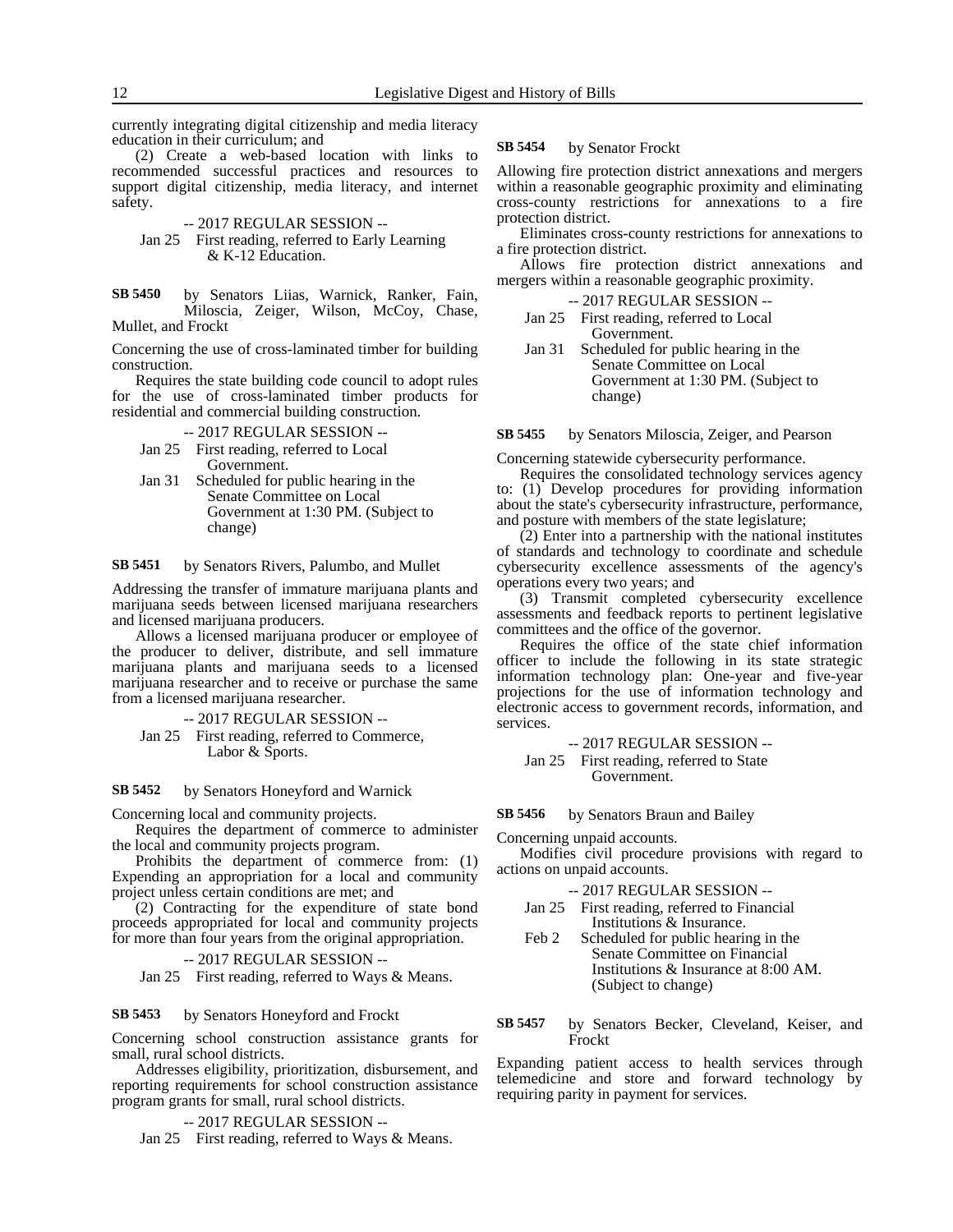Requires parity in payment for services to expand patient access to health services through telemedicine and store and forward technology.

-- 2017 REGULAR SESSION -- Jan 25 First reading, referred to Health Care.

by Senator Takko **SB 5458**

Changing the date in which community impact statements are provided to the department of corrections.

Changes the time frame in which community impact statements are provided to the department of corrections.

-- 2017 REGULAR SESSION --

Jan 25 First reading, referred to Law & Justice.

by Senators Rolfes, Zeiger, Billig, and Frockt; by request of By Request of the Governor **SB 5459**

Concerning the beginning educator support team program.

Expands the beginning educator support team program for teachers and adds a program component for beginning principals.

-- 2017 REGULAR SESSION --

Jan 25 First reading, referred to Early Learning & K-12 Education.

by Senators Keiser and King; by request of Department of Labor & Industries **SB 5460**

Extending the redetermination timeline regarding appeals to the department of labor and industries.

Changes the timeline of a redetermination period for appeals to the department of labor and industries.

-- 2017 REGULAR SESSION --

Jan 25 First reading, referred to Commerce, Labor & Sports.

by Senators Rolfes, Pearson, Zeiger, Ranker, Angel, Kuderer, and Mullet **SB 5461**

Authorizing the disestablishment of paternity responsibilities of a nonparent if genetic testing shows by clear and convincing evidence that a man is not the genetic father of a child.

Establishes the disestablishing paternity act.

Authorizes a party to a determination of parentage to file a petition in superior court to rescind an acknowledgment of paternity, challenge a presumption of paternity, or contest an adjudication of paternity if genetic testing shows by clear and convincing evidence that the acknowledged, presumed, or alleged father is not the genetic father of the child.

-- 2017 REGULAR SESSION --

Jan 25 First reading, referred to Law & Justice.

by Senators Carlyle, Ranker, Rolfes, Darneille, Hunt, Billig, McCoy, Pedersen, Wellman, Keiser, Kuderer, Saldaña, and Frockt **SB 5462**

Concerning oil transportation safety.

Addresses the safety of oil transportation.

-- 2017 REGULAR SESSION --

Jan 25 First reading, referred to Energy,

- Environment & Telecommunications. Feb 2 Scheduled for public hearing in the Senate Committee on Energy and Environment & Telecommunications at 10:00 AM. (Subject to change)
- by Senators Palumbo, Frockt, Pedersen, Saldaña, Carlyle, Hunt, Kuderer, Rolfes, **SB 5463**

Darneille, Keiser, Liias, Billig, McCoy, and Wellman

Protecting public safety through responsible storage of firearms.

Addresses community endangerment due to unsafe storage of a firearm in the first and second degree.

Requires a firearms dealer, when selling a firearm, to offer to sell or give the purchaser a locked box, a lock, or a device that prevents the firearm from discharging.

-- 2017 REGULAR SESSION --

Jan 25 First reading, referred to Law & Justice.

by Senators Hasegawa, Saldaña, Wellman, Keiser, Chase, Conway, Ranker, Liias, Kuderer, Hunt, Darneille, Frockt, Cleveland, McCoy, Nelson, Palumbo, and Rolfes **SB 5464**

Establishing the Washington investment trust.

Creates the Washington investment trust which is a publicly owned depository to be known as a legacy institution that amasses sufficient capital reserves to address opportunities now and in the future.

Creates the Washington investment trust commission as the primary governing authority of the trust.

Creates the trust transition board to develop and recommend the following to the commission: (1) A startup business plan for the trust;

(2) Initial capital requirements of the trust; and

(3) Options for capitalizing the trust.

Creates an investment trust advisory board to review the trust's operations and make recommendations relating to the trust's management, services, policies, and procedures.

Requires the state auditor to conduct an annual postaudit on all accounts and financial transactions of the trust.

Exempts the trust from payment of fees and taxes levied by the state.

Exempts the president of the trust from the provisions of the state civil service act.

-- 2017 REGULAR SESSION --

Jan 25 First reading, referred to Financial Institutions & Insurance.

by Senators Miloscia, Hasegawa, Rolfes, O'Ban, Darneille, Angel, and Frockt **SB 5465**

Creating an office of the corrections ombuds.

Creates the office of the corrections ombuds to: (1) Work for improved conditions and programs; and

(2) Support fair treatment of inmates in the state.

Requires the governor to: (1) Convene an ombuds advisory council with several purposes in support of the ombuds function; and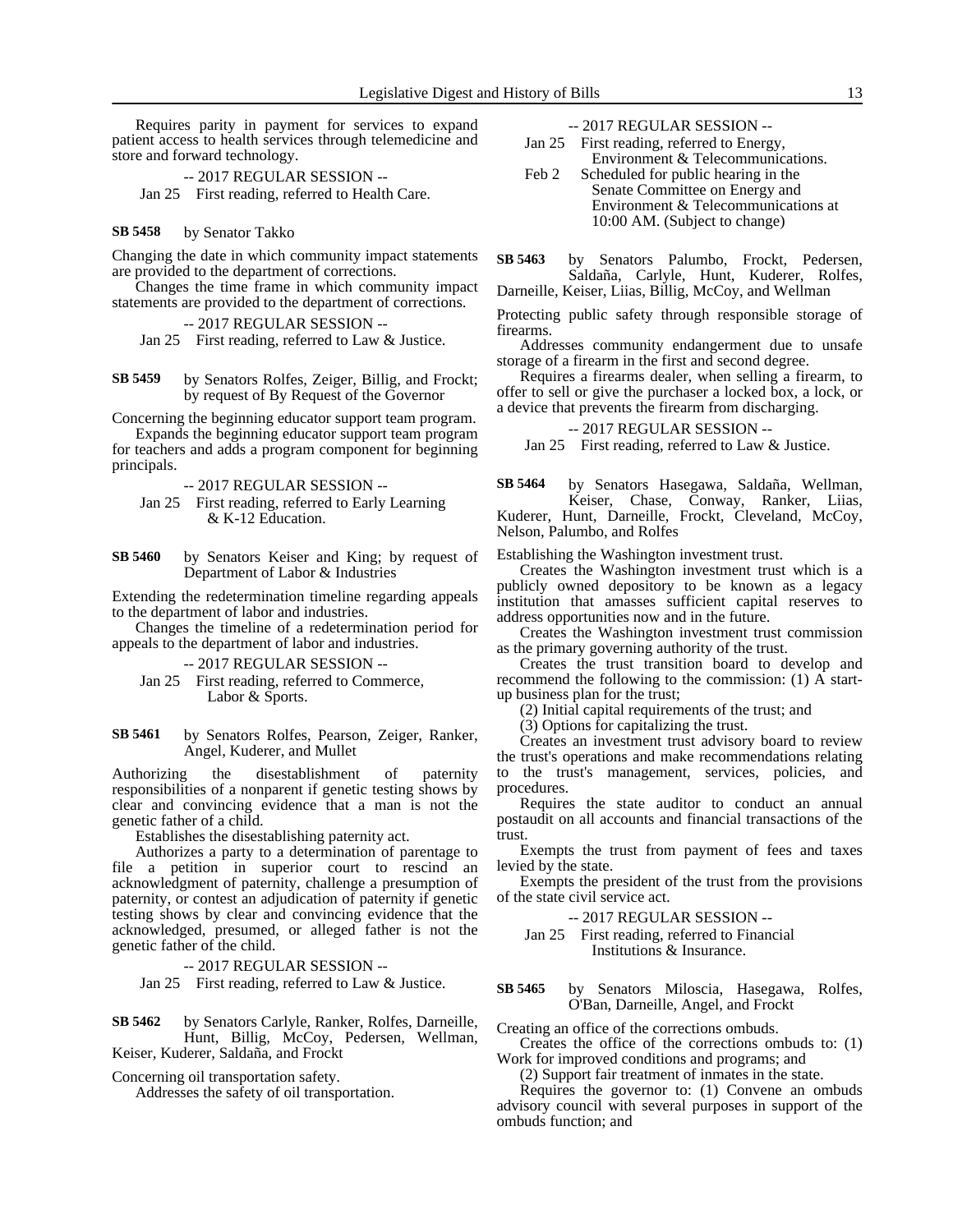(2) Designate, by a competitive bidding process, the nonprofit organization that will contract to operate the office of the corrections ombuds

-- 2017 REGULAR SESSION -- Jan 25 First reading, referred to Law & Justice.

by Senators McCoy, Chase, and Fortunato; by request of Department of Fish and Wildlife **SB 5466**

Concerning construction projects in state waters.

Addresses certain criteria and requirements for construction projects in state waters.

-- 2017 REGULAR SESSION --

Jan 25 First reading, referred to Natural Resources & Parks.

by Senators Brown, Baumgartner, Rivers, King, Takko, Miloscia, Bailey, Ericksen, Angel, Honeyford, Becker, Braun, Padden, Hobbs, Wilson, and Schoesler **SB 5467**

Including nuclear energy in the definition of a "qualified alternative energy resource" for the purposes of RCW 19.29A.090.

Revises the definition of "qualified alternative energy resource," for the purposes of RCW 19.29A.090 (voluntary option to purchase qualified alternative energy resources), to include nuclear energy.

Expands the information required on the billing statement of a retail electricity customer.

-- 2017 REGULAR SESSION --

Jan 25 First reading, referred to Energy, Environment & Telecommunications.

by Senators Brown, Baumgartner, Sheldon, Hobbs, King, Walsh, Rivers, Takko, Miloscia, Bailey, Ericksen, Honeyford, Angel, Becker, Braun, Padden, Wilson, and Schoesler **SB 5468**

Including nuclear energy in the principles that guide development and implementation of the state's energy strategy.

Expands the state's principles that guide development and implementation of the state's energy strategy by including nuclear energy.

-- 2017 REGULAR SESSION --

Jan 25 First reading, referred to Energy, Environment & Telecommunications.

by Senators Fain and Sheldon; by request of Secretary of State **SB 5469**

Concerning automatic voter registration of certain licensees.

Revises voter registration provisions with regard to application completion requirements, the automated process of the department of licensing, and the employment of additional security by the secretary of state for electronically submitted applications.

-- 2017 REGULAR SESSION --

Jan 25 First reading, referred to State Government.

by Senators Brown, Hobbs, Rivers, Becker, Takko, Ericksen, Honeyford, and Schoesler **SB 5470**

Advancing the development of renewable energy by improving the permitting process for geothermal resources exploration.

Improves the permitting process for geothermal resources exploration to advance the development of renewable energy.

-- 2017 REGULAR SESSION --

Jan 25 First reading, referred to Energy, Environment & Telecommunications.

by Senators Rivers, Cleveland, Bailey, Rolfes, Brown, Frockt, Keiser, and Carlyle **SB 5471**

Concerning the reimbursement rate primary care providers receive to participate in medicaid.

Requires a medicaid payment for primary care services furnished by a nurse practitioner, a physician with a primary specialty designation of family medicine, general internal medicine, or pediatric medicine or provided by subspecialists within these primary specialties, on a fee-for-service basis as well as through managed health care systems, to be at a rate not less than one hundred percent of the payment rate that applies to those services and providers under medicare.

-- 2017 REGULAR SESSION -- Jan 25 First reading, referred to Health Care.

**SB 5472**

by Senator Pearson

Requiring ballot drop boxes in all communities.

Requires the county auditor to establish a minimum of one ballot drop box in each city, town, and censusdesignated place in the county with a post office.

-- 2017 REGULAR SESSION -- Jan 25 First reading, referred to State Government.

by Senators Pearson and Hasegawa **SB 5473**

Authorizing counties to establish and conduct polling place voting.

Grants counties the option of establishing polling place voting and provides standards for conducting polling place voting.

-- 2017 REGULAR SESSION -- Jan 25 First reading, referred to State Government.

#### by Senator Pearson **SB 5474**

Initiating proactive steps to address elk hoof disease.

Requires the rules of the department of fish and wildlife to prohibit a person from translocating a live elk from an area with elk affected by hoof disease to any other location.

Prohibits the department from issuing a permit allowing that action.

Requires the department of fish and wildlife to: (1) Request recommendations from the state veterinarian and Washington State University college of veterinary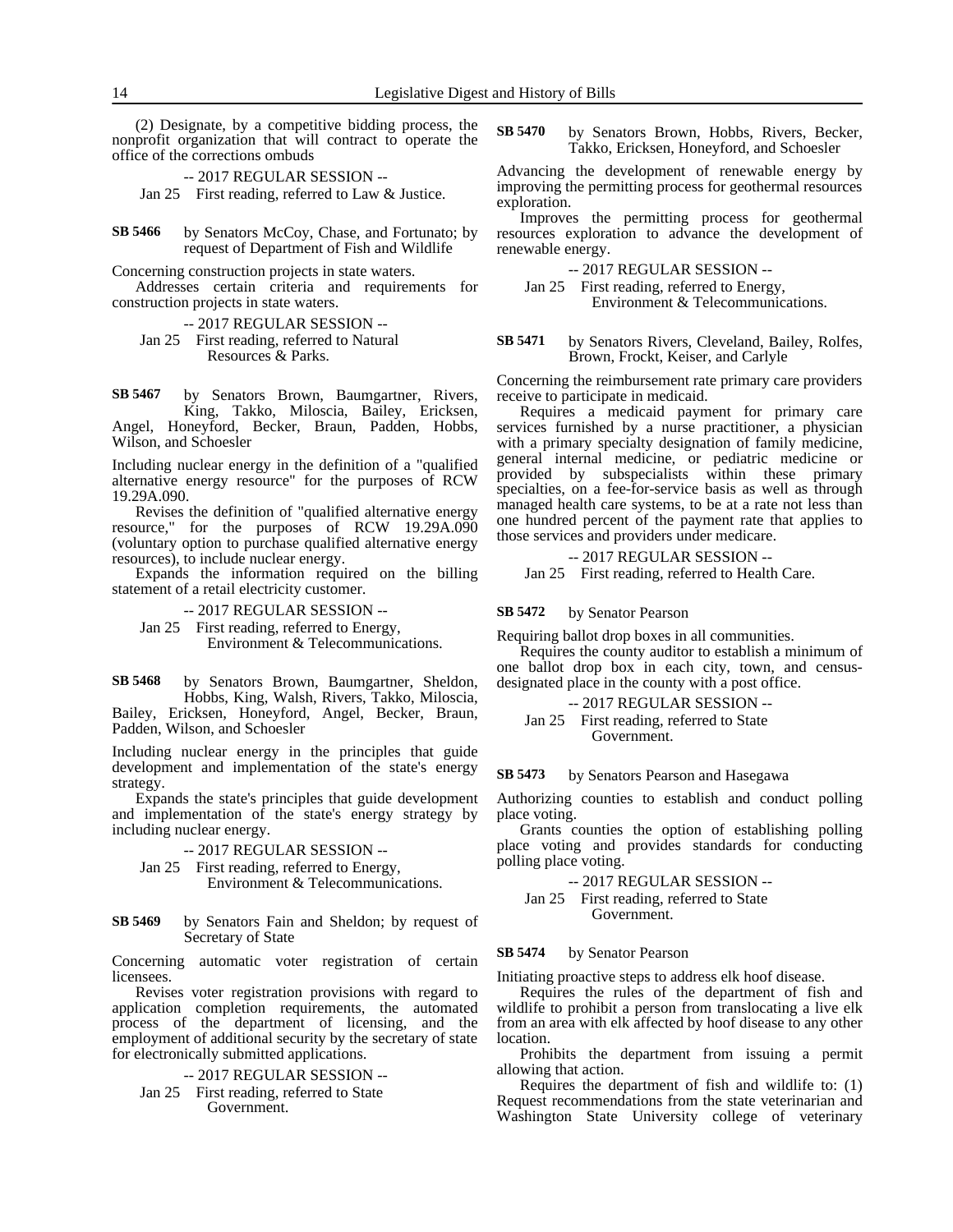medicine for department actions to prevent hoof disease from being transmitted from elk to domestic animals; and

(2) Maintain the elk hoof disease public working group as a forum to advise the department on elk hoof disease issues statewide and to discuss relevant research, management, and public outreach efforts.

Requires department of fish and wildlife staff, while on duty and in possession of a firearm, to humanely euthanize an elk that is exhibiting a severe limp and is located in an area where hoof disease is present.

-- 2017 REGULAR SESSION -- Jan 25 First reading, referred to Natural

Resources & Parks.

by Senators Brown, Baumgartner, Rivers, Takko, King, Sheldon, Bailey, Ericksen, Angel, Honeyford, Miloscia, Becker, Braun, Hobbs, and Schoesler **SB 5475**

Providing a business and occupation tax exemption for manufacturers of small modular reactors.

Exempts amounts received from manufacturing small modular reactors from business and occupation taxes.

-- 2017 REGULAR SESSION -- Jan 25 First reading, referred to Energy, Environment & Telecommunications.

by Senators Frockt, Palumbo, Conway, Nelson, Ranker, Darneille, Hasegawa, Billig, Hunt, Saldaña, Kuderer, Rolfes, Keiser, Liias, Pedersen, Carlyle, and Mullet **SB 5476**

Expanding state need grant eligibility.

Establishes the state need grant eligibility expansion act.

Changes the eligibility requirements for state need grants.

Jan 25 First reading, referred to Higher Education.

by Senators Zeiger, Keiser, Miloscia, Kuderer, Fortunato, Palumbo, Hasegawa, Rivers, Pearson, Ranker, Van De Wege, and Conway **SB 5477**

Adding medical conditions to the presumption of occupational diseases and extending the presumption to certain publicly employed firefighters and investigators and law enforcement officers.

States that, there exists a prima facie presumption, with regard to public employee fire investigators who are covered under the state industrial insurance act, that the following are occupational diseases: Respiratory disease; heart problems or strokes, experienced within seventy-two hours of exposure to smoke, fumes, or toxic substances or within twenty-four hours of strenuous physical exertion due to firefighting activities; cancer; and infectious diseases.

States that, there exists a prima facie presumption, with regard to law enforcement officers who are covered under the state industrial insurance act, that the following are occupational diseases: Heart problems or stroke, experienced within seventy-two hours of exposure to smoke, fumes, or toxic substances or within twenty-four

hours of strenuous physical exertion in the line of duty; and infectious diseases.

-- 2017 REGULAR SESSION -- Jan 25 First reading, referred to Commerce, Labor & Sports.

by Senators Wilson and Pedersen **SB 5478**

Allowing notaries and proof of identity for advance directives.

Requires a directive to withhold or withdraw from life-sustaining treatment in a terminal condition or permanent unconscious condition to be: (1) Signed by the declarer, who has provided proof of identity; and

(2) Acknowledged before a notary public or other individual authorized by law to take acknowledgments.

-- 2017 REGULAR SESSION --

Jan 25 First reading, referred to Law & Justice.

by Senators Saldaña, Miloscia, Hasegawa, Chase, Hunt, Darneille, Ranker, Conway, Wellman, Cleveland, Keiser, Carlyle, Liias, Kuderer, Pedersen, and Frockt **SB 5479**

Establishing a shared parental leave program.

Creates the Washington state parental leave sharing program to permit state employees to provide annual leave, sick leave, or personal holidays to their spouse or domestic partner who both work for the state to share leave for the purposes of child care.

-- 2017 REGULAR SESSION --

Jan 25 First reading, referred to Commerce, Labor & Sports.

by Senators Saldaña, Wellman, Hasegawa, Chase, Hunt, Darneille, Ranker, Conway, Keiser, Cleveland, Takko, Liias, Kuderer, Rolfes, Pedersen, Miloscia, Billig, and Frockt **SB 5480**

Improving voter registration by providing new residential tenants with voter registration information.

Requires a landlord to provide a voter registration form or a link to the electronic voter registration form on the secretary of state's web site to a new residential tenant at the time the tenant signs a lease with the landlord.

-- 2017 REGULAR SESSION --

Jan 25 First reading, referred to State Government.

by Senators Cleveland, Rivers, Becker, Kuderer, Keiser, Carlyle, and Saldaña **SB 5481**

Requiring the insurance commissioner to educate breast cancer patients about the availability of insurance coverage for breast reconstruction and breast prostheses.

Requires the state health care authority, in coordination with the department of health, to create and implement a campaign to educate breast cancer patients about the availability of insurance coverage for breast reconstruction and breast prostheses.

### -- 2017 REGULAR SESSION --

Jan 25 First reading, referred to Health Care.

<sup>-- 2017</sup> REGULAR SESSION --